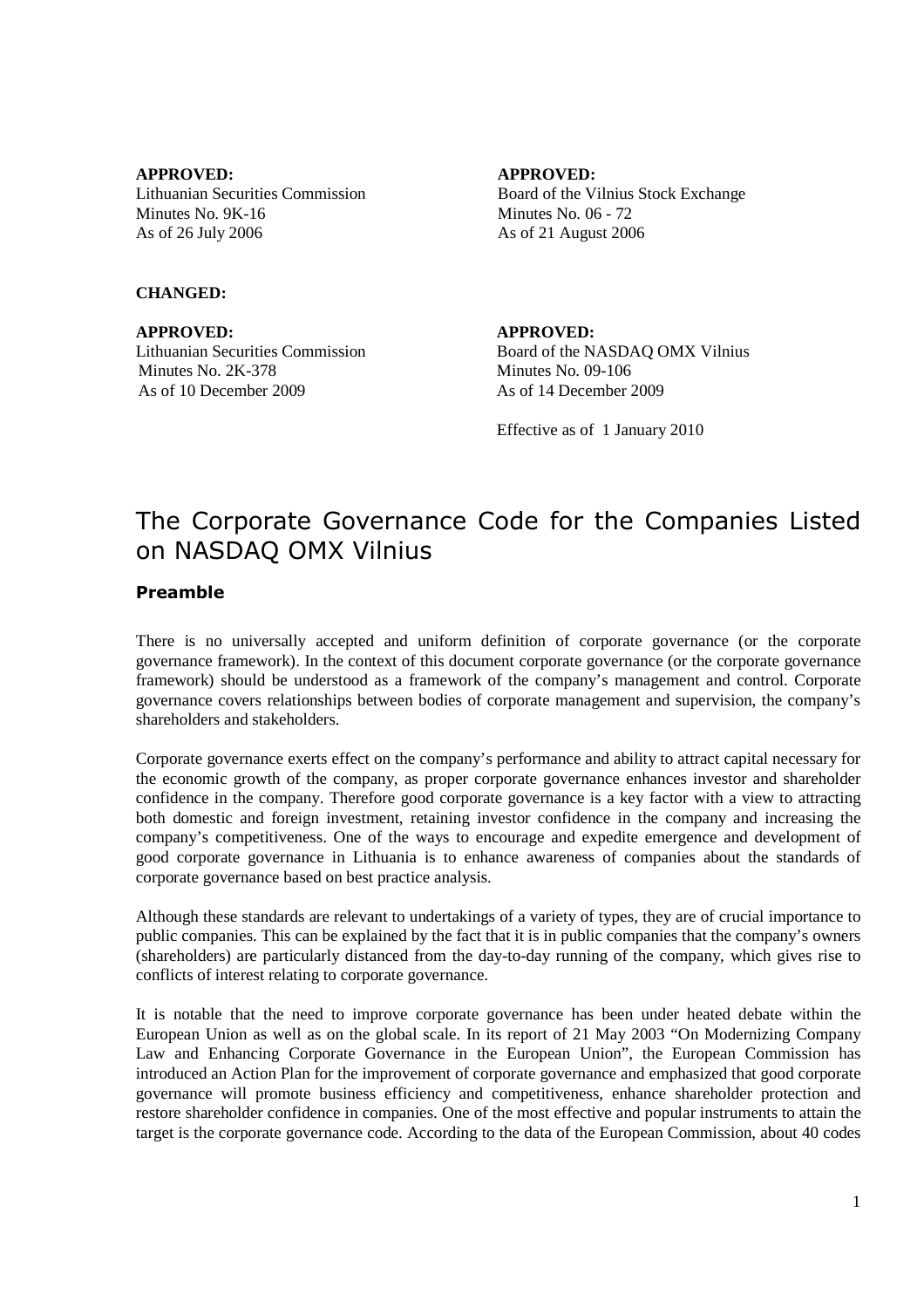of the type have been adopted in Europe. Usually corporate governance codes are drafted by stock exchanges, and these codes are applicable to the companies listed on those exchanges.

In connection to that, the NASDAQ OMX Vilnius took the initiative to codify principles and standards of corporate governance and to propose the listed companies on NASDAQ OMX Vilnius to gradually introduce these principles and standards in their activities. These standards are primarily related to protection of interests of shareholders, adequate balance and distribution of functions between corporate bodies, adequate disclosure of corporate information. While drafting the Corporate Governance Code of Companies Listed on NASDAQ OMX Vilnius (hereinafter – the Code), specific consideration was given to similar codes, standards and principles adopted by other states and international organizations. Their guiding ideas and tendencies have been reflected in the Principles of Corporate Governance of the Organization for Economic Co-operation and Development (OECD). The Action Plan set out in the report of the European Commission "On Modernizing Company Law and Enhancing Corporate Governance in the European Union" referred to above, as well as the documents adopted in the course of its implementation, also served as a source of valuable ideas. The recommendations as set in the European Commission Recommendation of 14 December 2004 (2004/913/EC) fostering an appropriate regime for the remuneration of directors of listed companies, Recommendation of 15 February 2005 (2005/162/EC) on the role of non-executive or supervisory directors of listed companies and on the committees of the (supervisory) board and Recommendations of 30 April 2009 complementing Recommendations 2004/913/EC and 2005/162/EC as regards the regime for the remuneration of directors of listed companies were also transposed in the Code.

The principle objectives of the Code are the following:

- Recommend the listed companies what basic principles they should follow in order to ensure equal understanding of transparent management and operation not only by domestic but also by foreign investors
- Encourage the listed companies to improve their governance framework and disclosure of information on their activities
- Encourage the listed companies to enhance management quality as means to improve the company's performance
- Promote the activities of the listed companies on the international level and enhance confidence of domestic and foreign investors as well as other stakeholders in the companies and their governance framework
- Promote activities of NASDAQ OMX Vilnius on the international level, to bolster confidence of domestic and foreign investors in the Lithuanian capital market

It is noteworthy that most of the important principles of proper corporate governance have already been stipulated in laws and regulations of the Republic of Lithuania: a great many of the provisions in the Civil Code, the Law on Companies, the Law on the Securities , the Law on Markets in Financial Instruments and other legal acts are designed to protect shareholder interests, to regulate functions, accountability and liability of corporate bodies and to ensure transparency of corporate governance. Therefore, an attempt was made to avoid repetition of the legal provisions but rather to fill in the gaps in current legal regulations and, in particular cases, recommend the companies to follow even higher standards than those set out in the law. It should be emphasized that provisions of this Code should not be treated as replacing provisions of the laws and regulations, and, accordingly, persons adhering to this Code are by no means exempted from any statutory obligations of the Republic of Lithuania.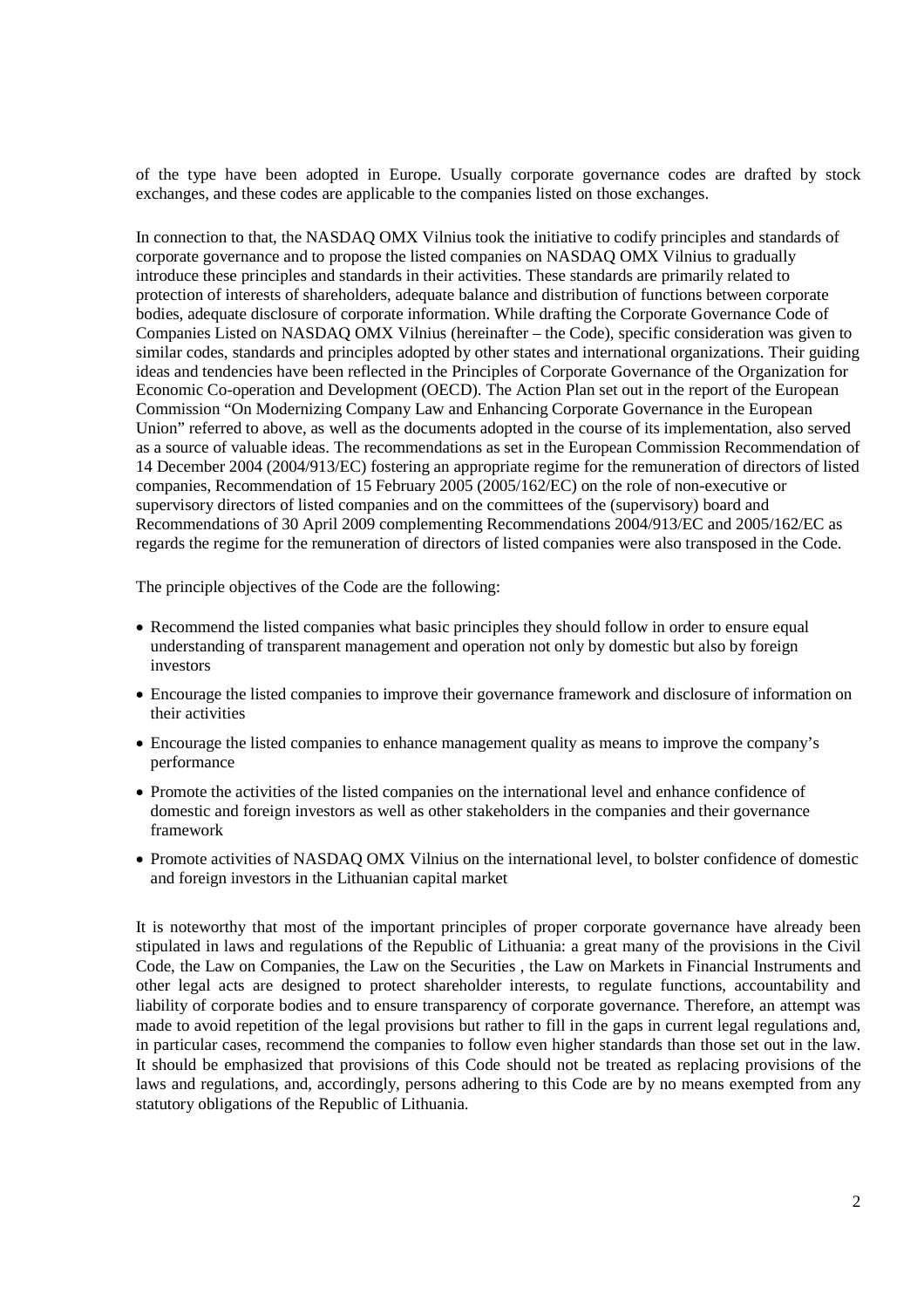Principles and standards of corporate governance and methods of their implementation as proposed in this Code are only to be accepted as recommendations. The companies adhering to the Code will demonstrate to their shareholders, investors, and other market participants as well as to the public at large that their governance and information disclosure levels meet universally recognized standards and recommendations. Each company subject to the Code should at least once a year make a public statement on the on the compliance with the provisions of this Code. It is recommended that such a statement forms an integral part of the company's annual report. The statement should also disclose any incompliance with the recommendations of the Code and the reasons for that. When requirements of the recommendations are of a continuous nature, it is obligatory to specify the part of the reporting period when consideration to the recommendations was not given.

As one can judge from the title, the Code is primarily applicable to those companies, whose securities are admitted to the Official, Secondary or Debt Securities Trading List of the NASDAQ OMX Vilnius. The issuers of other trading lists or companies, whose securities are traded on Multilateral Trading Facilities or equal trading segments, are also called to follow the recommendations of this Code. With a view to implementing this Code in their activities, the companies may transpose relevant provisions in their Articles of Association or approve the company's internal governance codes or choose another acceptable mechanism in order to ensure the compliance with the Code. It is notable that recommendations of the Code are more applicable to the companies registered in the Republic of Lithuania. However foreign companies issuing securities that are listed on the aforementioned lists of NASDAQ OMX Vilnius should also disclose how they comply with this Code. In case a foreign company should follow some other corporate governance code that is applicable to it by its national law, such explanation shall be deemed as sufficient excuse for non-compliance with this Code.

Since the recommendations of the Code have been worked out in compliance with international practice and are applicable both to the companies registered in the Republic of Lithuania and abroad, the Code comprises the aspects that are characteristic of both the Lithuanian and foreign law. Therefore, the recommendations, which in their essence and by their nature are related exclusively to the Republic of Lithuania law, should not apply to the companies registered abroad, whereas the recommendations, which in their essence and by their nature are related exclusively to foreign law, should not apply to the companies registered in the Republic of Lithuania. For example, the recommendations of the Code stipulate that the company may form one collegial management body consisting of executive directors and non-executive directors. In such a company the executive directors perform governance functions, while the non-executive directors exercise supervisory functions. It is notable that the Republic of Lithuania Law on Companies does not provide for such management structure. In compliance with the requirements of the Lithuanian legal acts, the collegial management body (Executive Board) in all cases must be comprised only of the Executive Board members (who correspond to executive directors), whereas the collegial supervisory body (Supervisory Board) must be comprised of the Supervisory Board members (who correspond to non-executive directors). Consequently, the Executive Board formed in the companies registered in Lithuania essentially performs the governance functions, whereas the Supervisory Board performs the supervisory functions. In case the Supervisory Board is not formed, the Board members shall not be divided into executive and non-executive directors. Correspondingly, in Lithuania, the members of the collegial management body may not be members of the committees, as well as the committees may not be accountable to the collegial management body.

The corporate governance principles, standards and, the more so, methods of implementation that are stipulated in the Code are by no means ultimate and unchanging. They will evolve and improve in the course of time. Therefore, this Code should be periodically reviewed and supplemented with due regard to the experience gained from practical application of the Code, changes in the legal, economic and social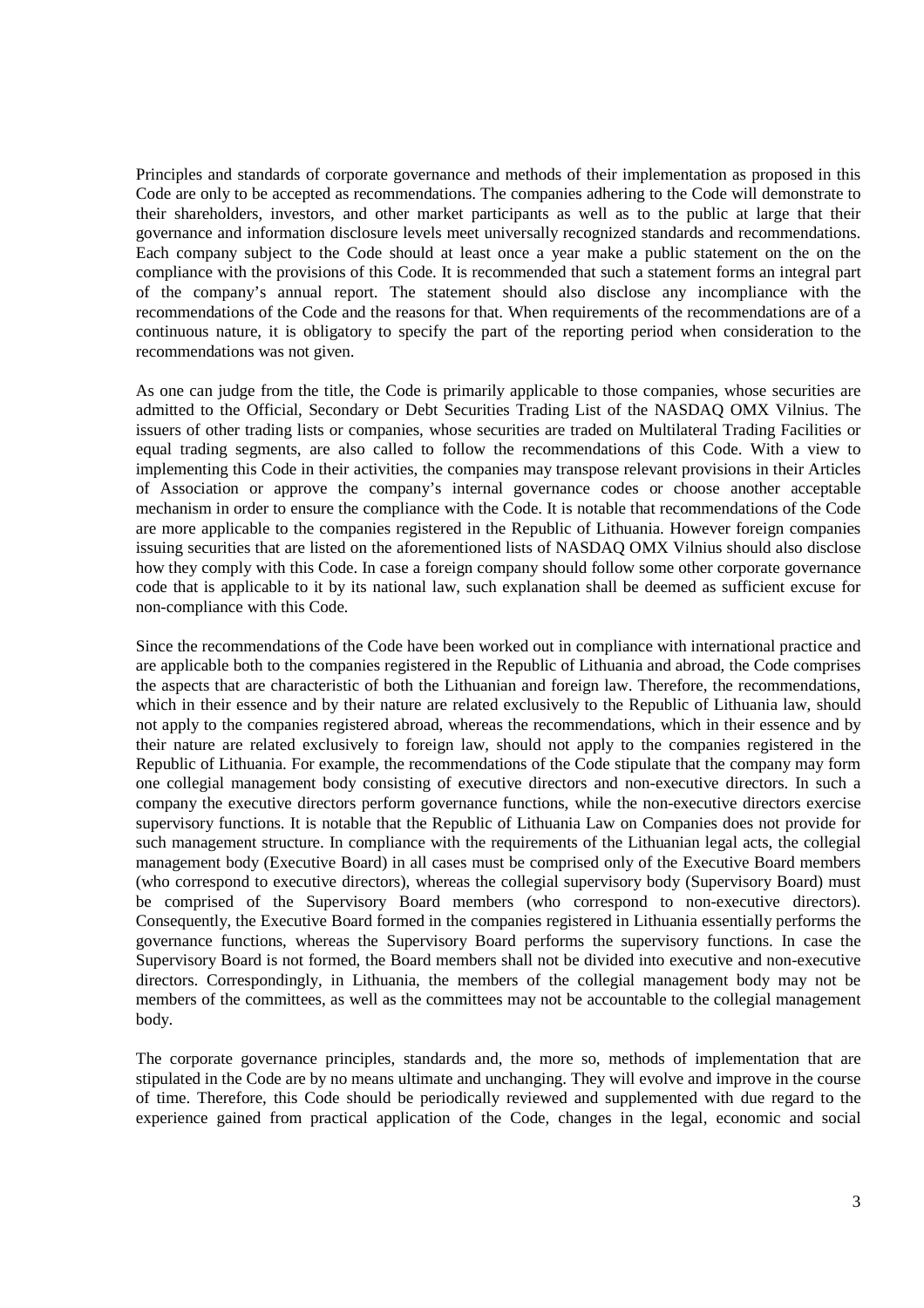environment, enhancement of good corporate governance practice and new developments in Lithuania and abroad.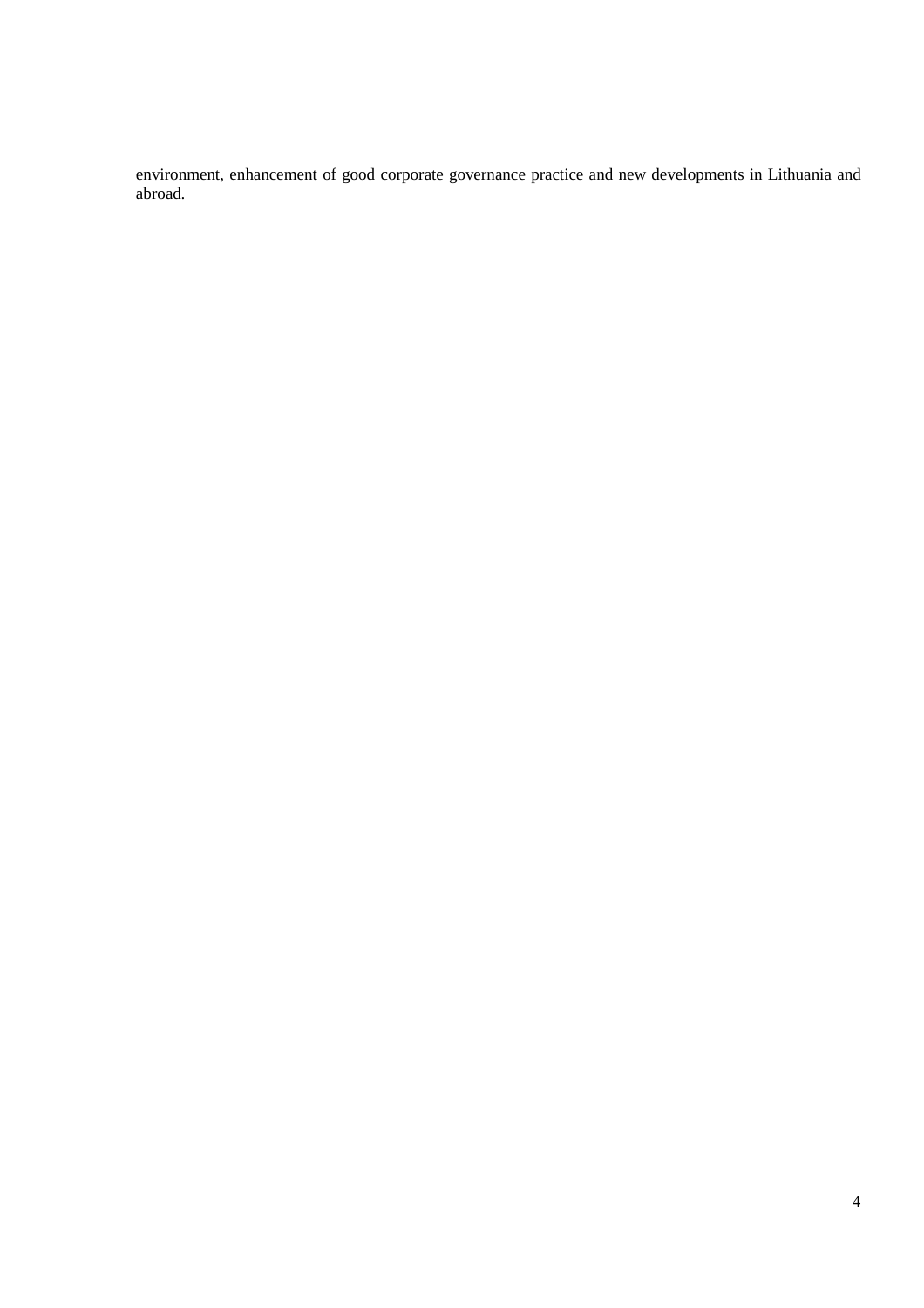# **Key Definitions of the Code**

1. '*Director'* means any member of management or supervisory body of a company, as well as chief executive officer of a company.

2. '*Executive director'* means a member of a collegial body elected by the company's general shareholders' meeting, involved in the day-to-day management of the company. Definition *'executive director'* in this Code is used in cases when a company has only one collegial body.

3. *'Non-executive director'* means any member of a collegial body elected by the company's general shareholders' meeting other than the executive director. Definition *'non-executive director'* in this Code is used in cases when a company has only one collegial body.

4. *'Senior management'* means employees of the company having power to give mandatory instructions to subordinate employees and responsible for the company's day-to-day management, for example heads of the structural divisions (affiliates, departments etc.). Persons to be qualified as senior management should be identified by the collegial body elected by the general shareholders' meeting of the company.

5. *'Variable components'* of remuneration' means components of directors' remuneration entitlement which are awarded on the basis of performance criteria, including bonuses.

6. *'Termination payments'* means any payment linked to early termination of contracts for executive or managing directors, including payments related to the duration of a notice period or a non-competition clause included in the contract.

Other definitions used in this Code, if not specifically explained in the Code, shall have the same meaning as in the Law on the Securities, the Law on Markets in Financial Instruments and the Law on Companies.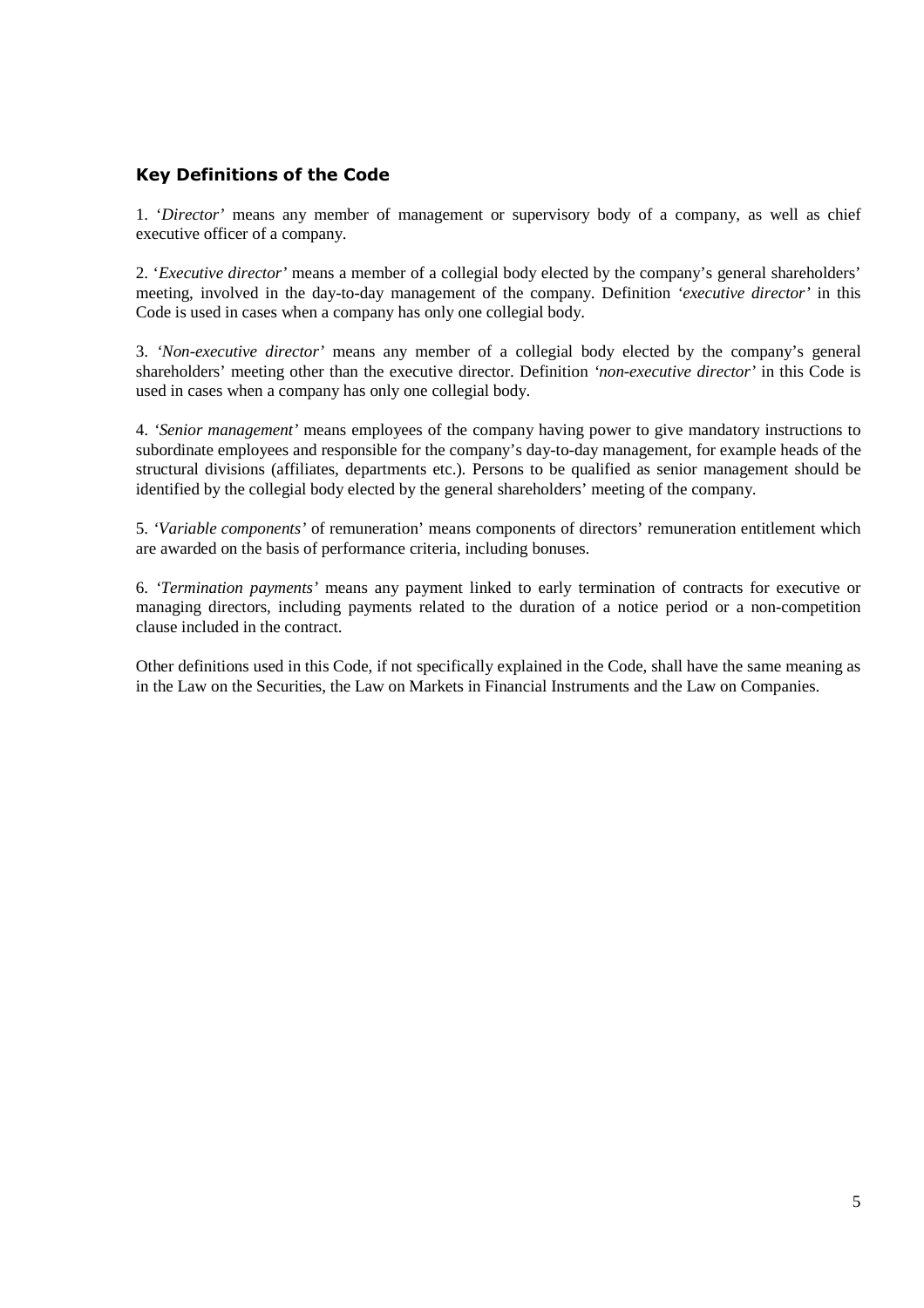# **Principle I: Basic Provisions**

#### **The overriding objective of a company should be to operate in common interests of all the shareholders by optimizing over time shareholder value.**

1.1. A company should adopt and make public the company's development strategy and objectives by clearly declaring how the company intends to meet the interests of its shareholders and optimize shareholder value.

1.2. All management bodies of a company should act in furtherance of the declared strategic objectives in view of the need to optimize shareholder value.

1.3. A company's supervisory and management bodies should act in close co-operation in order to attain maximum benefit for the company and its shareholders.

1.4. A company's supervisory and management bodies should ensure that the rights and interests of persons other than the company's shareholders (e.g. employees, creditors, suppliers, clients, local community), participating in or connected with the company's operation, are duly respected.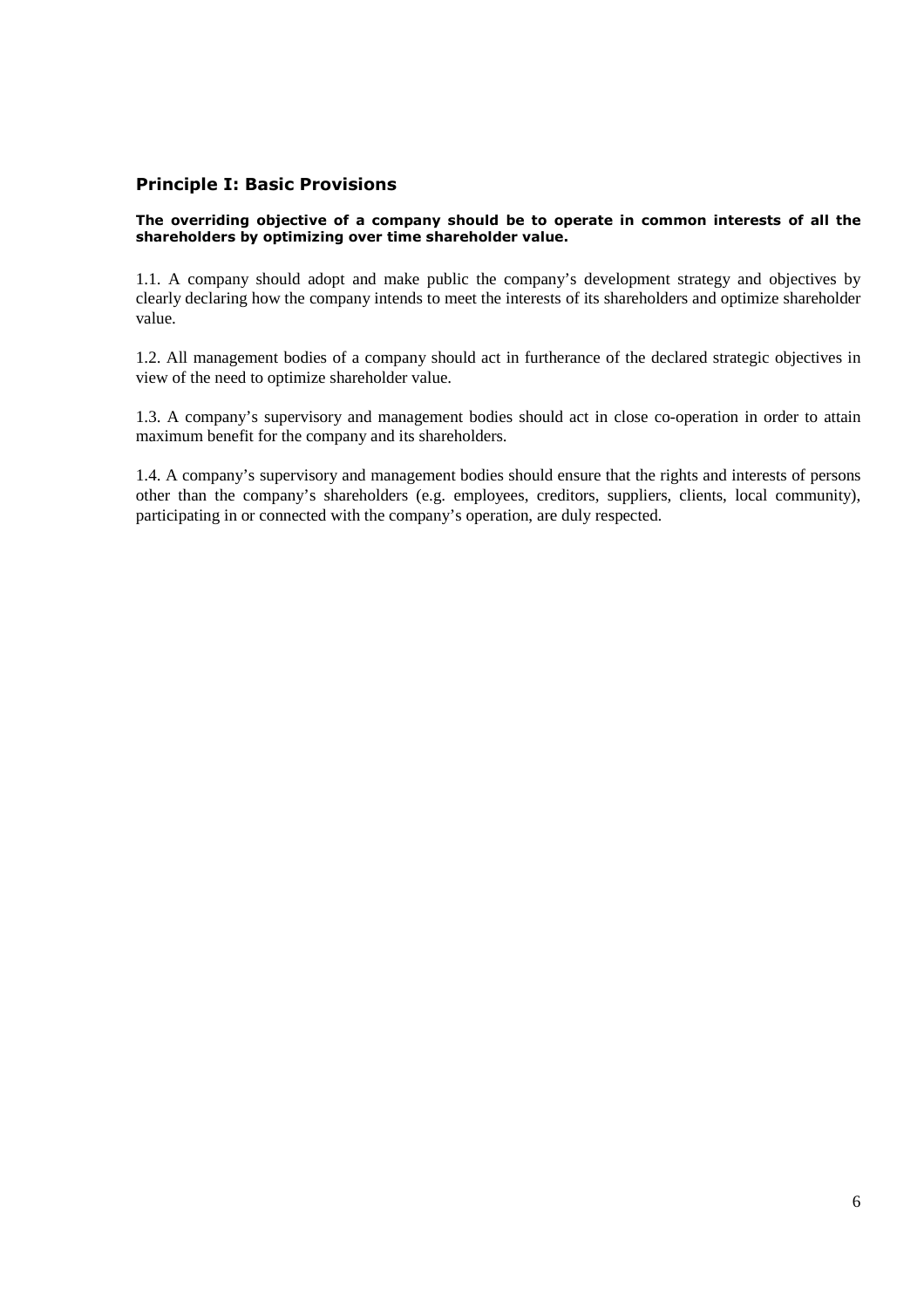## **Principle II: The corporate governance framework**

 $\overline{a}$ 

**The corporate governance framework should ensure the strategic guidance of the company, the effective oversight of the company's management bodies, an appropriate balance and distribution of functions between the company's bodies, protection of the shareholders' interests.** 

2.1. Besides obligatory bodies provided for in the Law on Companies of the Republic of Lithuania – a general shareholders' meeting and the chief executive officer, it is recommended that a company should set up both a collegial supervisory body and a collegial management body. The setting up of collegial bodies for supervision and management facilitates clear separation of management and supervisory functions in the company, accountability and control on the part of the chief executive officer, which, in its turn, facilitate a more efficient and transparent management process.

2.2. A collegial management body is responsible for the strategic management of the company and performs other key functions of corporate governance. A collegial supervisory body is responsible for the effective supervision of the company's management bodies.

2.3. Where a company chooses to form only one collegial body, it is recommended that it should be a supervisory body, i.e. the supervisory board. In such a case, the supervisory board is responsible for the effective monitoring of the functions performed by the company's chief executive officer.

2.4. The collegial supervisory body to be elected by the general shareholders' meeting should be set up and should act in the manner defined in Principles III and IV. Where a company should decide not to set up a collegial supervisory body but rather a collegial management body, i.e. the board, Principles III and IV should apply to the board as long as that does not contradict the essence and purpose of this body.<sup>1</sup>

2.5. Company's management and supervisory bodies should comprise such number of board (executive directors) and supervisory (non-executive directors) board members that no individual or small group of individuals can dominate decision-making on the part of these bodies. $2$ 

<sup>&</sup>lt;sup>1</sup> Provisions of Principles III and IV are more applicable to those instances when the general shareholders' meeting elects the supervisory board, i.e. a body that is essentially formed to ensure oversight of the company's board and the chief executive officer and to represent the company's shareholders. However, in case the company does not form the supervisory board but rather the board, most of the recommendations set out in Principles III and IV become important and applicable to the board as well. Furthermore, it should be noted that certain recommendations, which are in their essence and nature applicable exclusively to the supervisory board (e.g. formation of the committees), should not be applied to the board, as the competence and functions of these bodies according to the Law on Companies of the Republic of Lithuania (*Official Gazette*, 2003, No 123-5574) are different. For instance, item 3.1 of the Code concerning oversight of the management bodies applies to the extent it concerns the oversight of the chief executive officer of the company, but not of the board itself; item 4.1 of the Code concerning recommendations to the management bodies applies to the extent it relates to the provision of recommendations to the company's chief executive officer; item 4.4 of the Code concerning independence of the collegial body elected by the general meeting from the company's management bodies is applied to the extent it concerns independence from the chief executive officer.

<sup>2</sup> Definitions *'executive director'* and *'non-executive director'* are used in cases when a company has only one collegial body.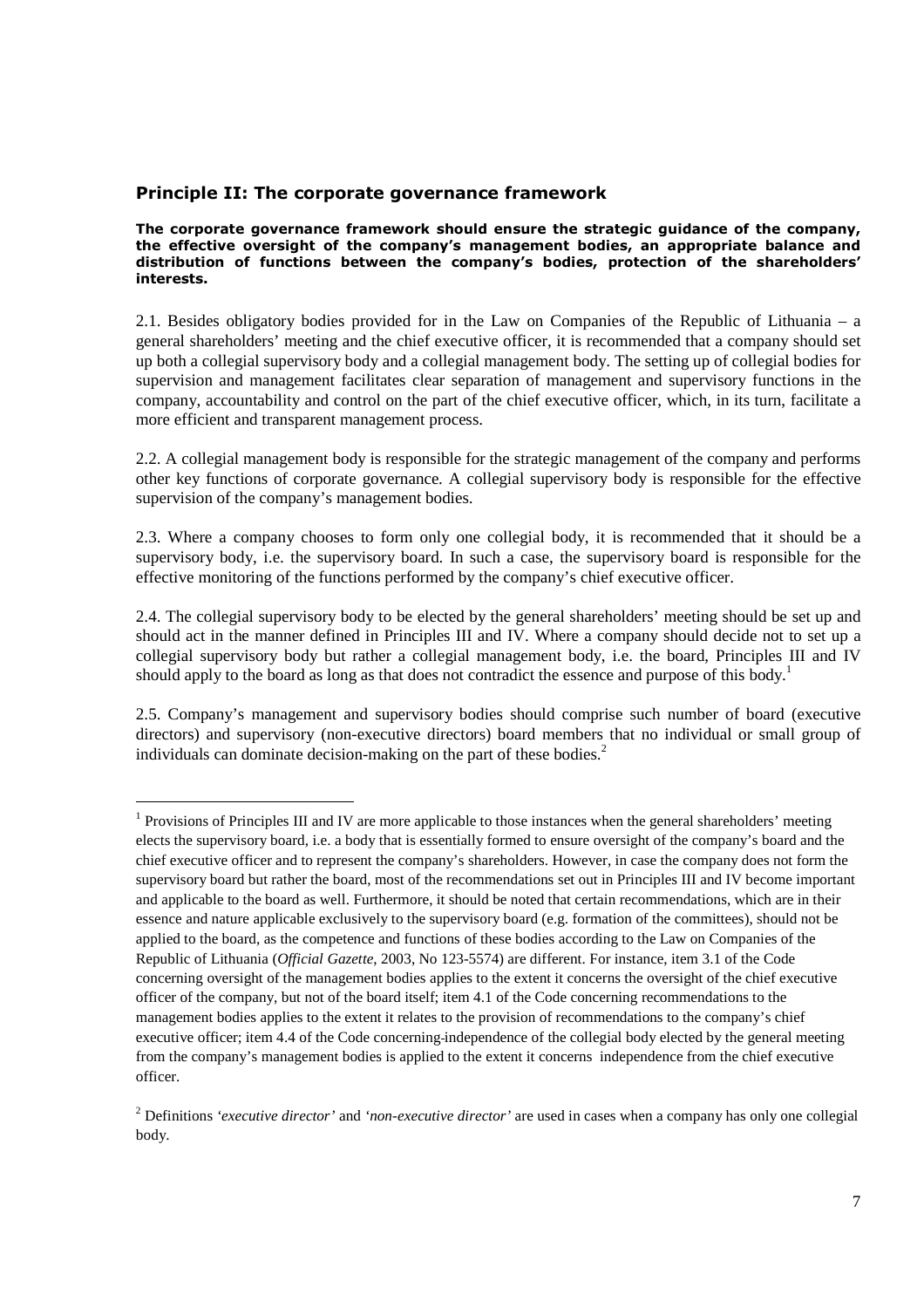2.6. Non-executive directors or members of the supervisory board should be appointed for specified terms subject to individual re-election, at maximum intervals provided for in the Lithuanian legislation with a view to ensuring necessary development of professional experience and sufficiently frequent reconfirmation of their status. A possibility to remove them should also be stipulated however this procedure should not be easier than the removal procedure for an executive director or a member of the management board.

2.7. Chairman of the collegial body elected by the general shareholders' meeting may be a person whose current or past office constitutes no obstacle to conduct independent and impartial supervision. Where a company should decide not to set up a supervisory board but rather the board, it is recommended that the chairman of the board and chief executive officer of the company should be a different person. Former company's chief executive officer should not be immediately nominated as the chairman of the collegial body elected by the general shareholders' meeting. When a company chooses to departure from these recommendations, it should furnish information on the measures it has taken to ensure impartiality of the supervision.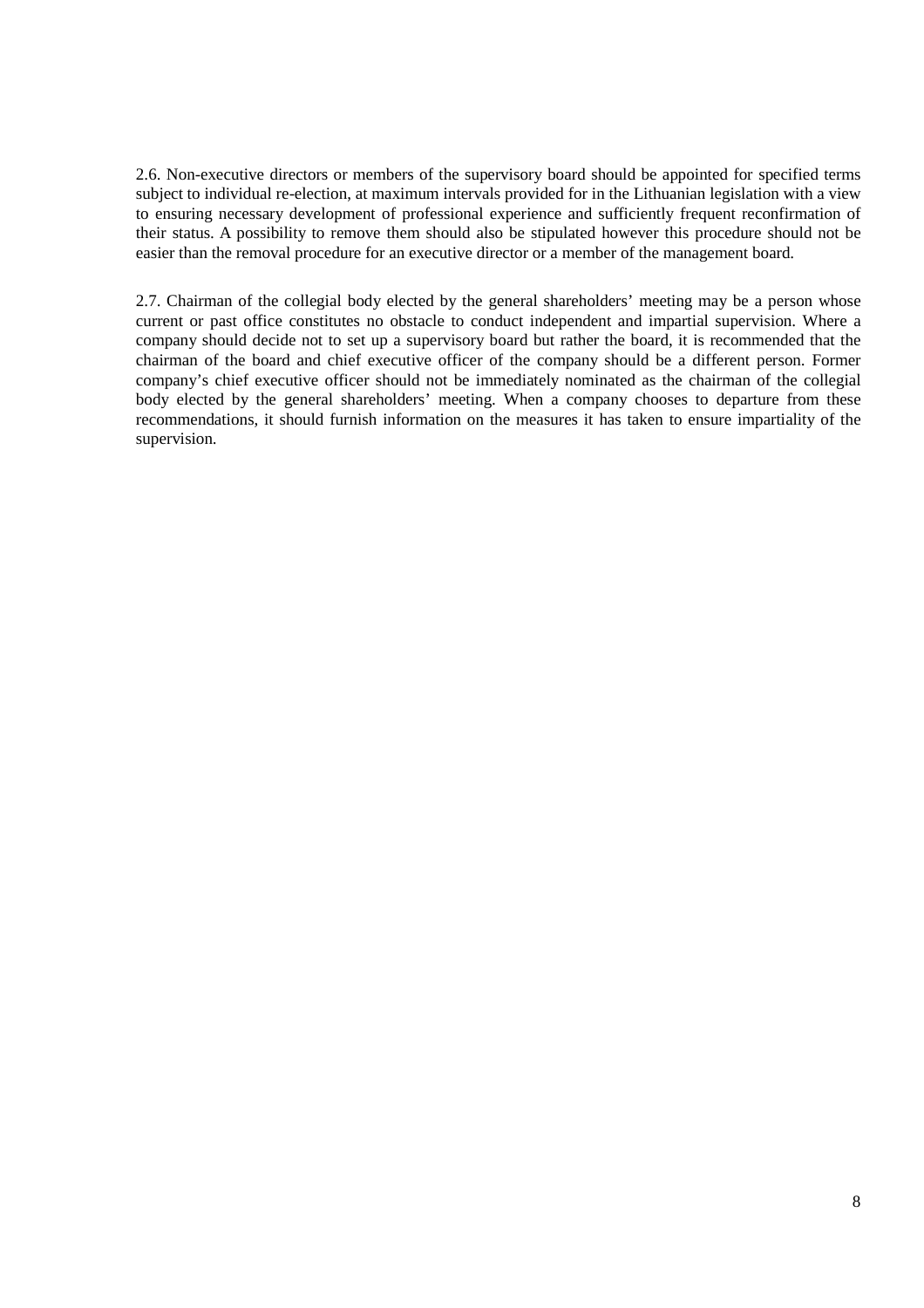# **Principle III: The order of the formation of a collegial body to be elected by a general shareholders' meeting**

#### **The order of the formation a collegial body to be elected by a general shareholders' meeting should ensure representation of minority shareholders, accountability of this body to the shareholders and objective monitoring of the company's operation and its management bodies.<sup>3</sup>**

3.1. The mechanism of the formation of a collegial body to be elected by a general shareholders' meeting (hereinafter in this Principle referred to as the 'collegial body') should ensure objective and fair monitoring of the company's management bodies as well as representation of minority shareholders.

3.2. Names and surnames of the candidates to become members of a collegial body, information about their education, qualification, professional background, positions taken and potential conflicts of interest should be disclosed early enough before the general shareholders' meeting so that the shareholders would have sufficient time to make an informed voting decision. All factors affecting the candidate's independence, the sample list of which is set out in Recommendation 3.7, should be also disclosed. The collegial body should also be informed on any subsequent changes in the provided information. The collegial body should, on yearly basis, collect data provided in this item on its members and disclose this in the company's annual report.

3.3. Should a person be nominated for members of a collegial body, such nomination should be followed by the disclosure of information on candidate's particular competences relevant to his/her service on the collegial body. In order shareholders and investors are able to ascertain whether member's competence is further relevant, the collegial body should, in its annual report, disclose the information on its composition and particular competences of individual members which are relevant to their service on the collegial body.

3.4. In order to maintain a proper balance in terms of the current qualifications possessed by its members, the desired composition of the collegial body shall be determined with regard to the company's structure and activities, and have this periodically evaluated. The collegial body should ensure that it is composed of members who, as a whole, have the required diversity of knowledge, judgment and experience to complete their tasks properly. The members of the audit committee, collectively, should have a recent knowledge and relevant experience in the fields of finance, accounting and/or audit for the stock exchange listed companies. At least one of the members of the remuneration committee should have knowledge of and experience in the field of remuneration policy.

3.5. All new members of the collegial body should be offered a tailored program focused on introducing a member with his/her duties, corporate organization and activities. The collegial body should conduct an annual review to identify fields where its members need to update their skills and knowledge.

3.6. In order to ensure that all material conflicts of interest related with a member of the collegial body are resolved properly, the collegial body should comprise a sufficient<sup>4</sup> number of independent<sup>5</sup> members.

<sup>&</sup>lt;sup>3</sup> Attention should be drawn to the fact that in the situation where the collegial body elected by the general shareholders' meeting is the board, it is natural that being a management body it should ensure oversight not of all management bodies of the company, but only of the single-person body of management, i.e. the company's chief executive officer. This note shall apply in respect of item 3.1 as well.

<sup>&</sup>lt;sup>4</sup> The Code does not provide for a concrete number of independent members to comprise a collegial body. Many codes in foreign countries fix a concrete number of independent members (e.g. at least  $1/3$  or  $1/2$  of the members of the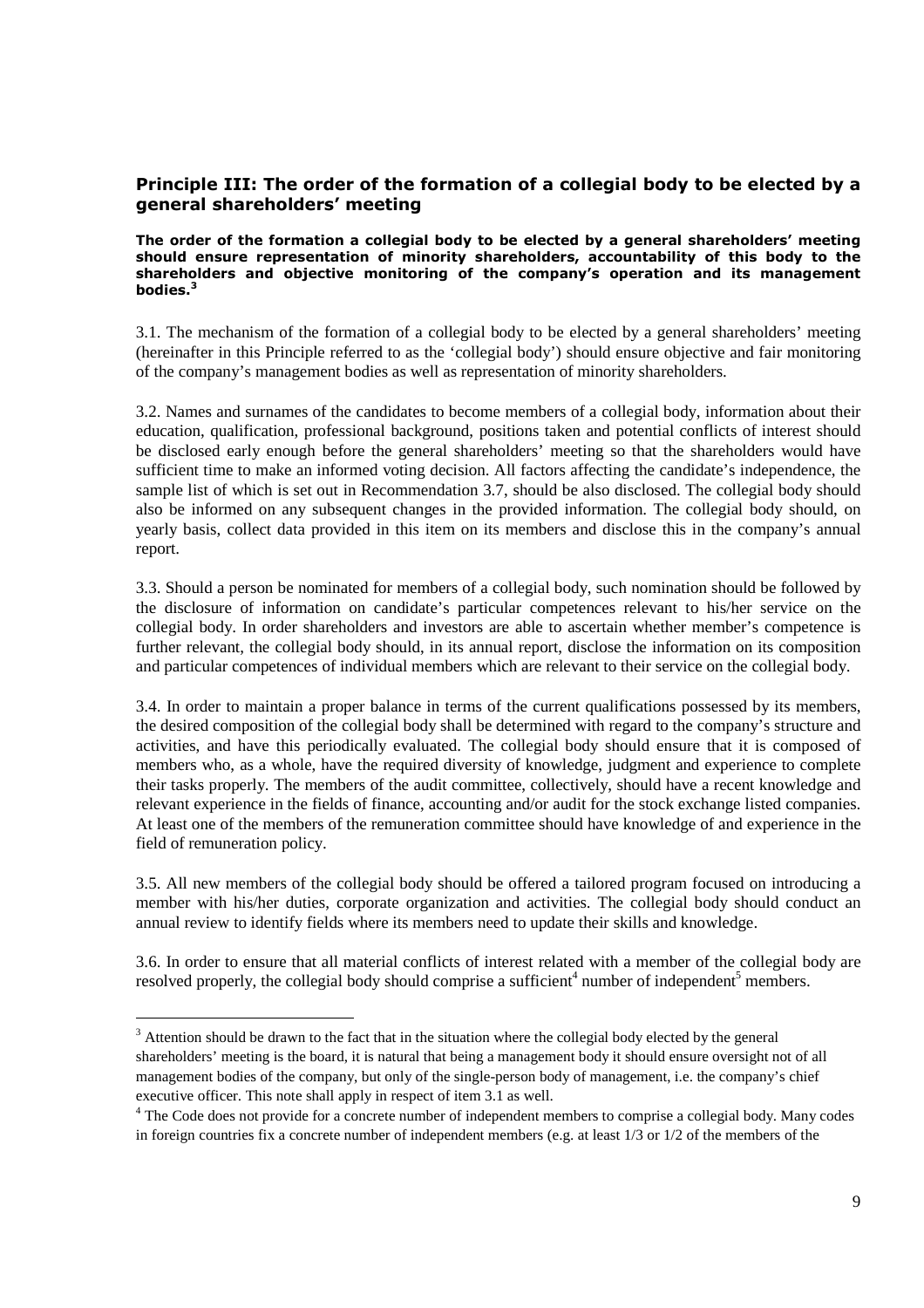3.7. A member of the collegial body should be considered to be independent only if he is free of any business, family or other relationship with the company, its controlling shareholder or the management of either, that creates a conflict of interest such as to impair his judgment. Since all cases when member of the collegial body is likely to become dependant are impossible to list, moreover, relationships and circumstances associated with the determination of independence may vary amongst companies and the best practices of solving this problem are yet to evolve in the course of time, assessment of independence of a member of the collegial body should be based on the contents of the relationship and circumstances rather than their form. The key criteria for identifying whether a member of the collegial body can be considered to be independent are the following:

- 1) He/she is not an executive director or member of the board (if a collegial body elected by the general shareholders' meeting is the supervisory board) of the company or any associated company and has not been such during the last five years;
- 2) He/she is not an employee of the company or some any company and has not been such during the last three years, except for cases when a member of the collegial body does not belong to the senior management and was elected to the collegial body as a representative of the employees;
- 3) He/she is not receiving or has been not receiving significant additional remuneration from the company or associated company other than remuneration for the office in the collegial body. Such additional remuneration includes participation in share options or some other performance-based pay systems; it does not include compensation payments for the previous office in the company (provided that such payment is no way related with later position) as per pension plans (inclusive of deferred compensations);
- 4) He/she is not a controlling shareholder or representative of such shareholder (control as defined in the Council Directive 83/349/EEC Article 1 Part 1);
- 5) He/she does not have and did not have any material business relations with the company or associated company within the past year directly or as a partner, shareholder, director or superior employee of the subject having such relationship. A subject is considered to have business relations when it is a major supplier or service provider (inclusive of financial, legal, counseling and consulting services), major client or organization receiving significant payments from the company or its group;
- 6) He/she is not and has not been, during the last three years, partner or employee of the current or former external audit company of the company or associated company;

collegial body) to comprise the collegial body. However, having regard to the novelty of the institution of independent members in Lithuania and potential problems in finding and electing a concrete number of independent members, the Code provides for a more flexible wording and allows the companies themselves to decide what number of independent members is sufficient. Of course, a larger number of independent members in a collegial body is encouraged and will constitute an example of more suitable corporate governance.

 $<sup>5</sup>$  It is notable that in some companies all members of the collegial body may, due to a very small number of minority</sup> shareholders, be elected by the votes of the majority shareholder or a few major shareholders. But even a member of the collegial body elected by the majority shareholders may be considered independent if he/she meets the independence criteria set out in the Code.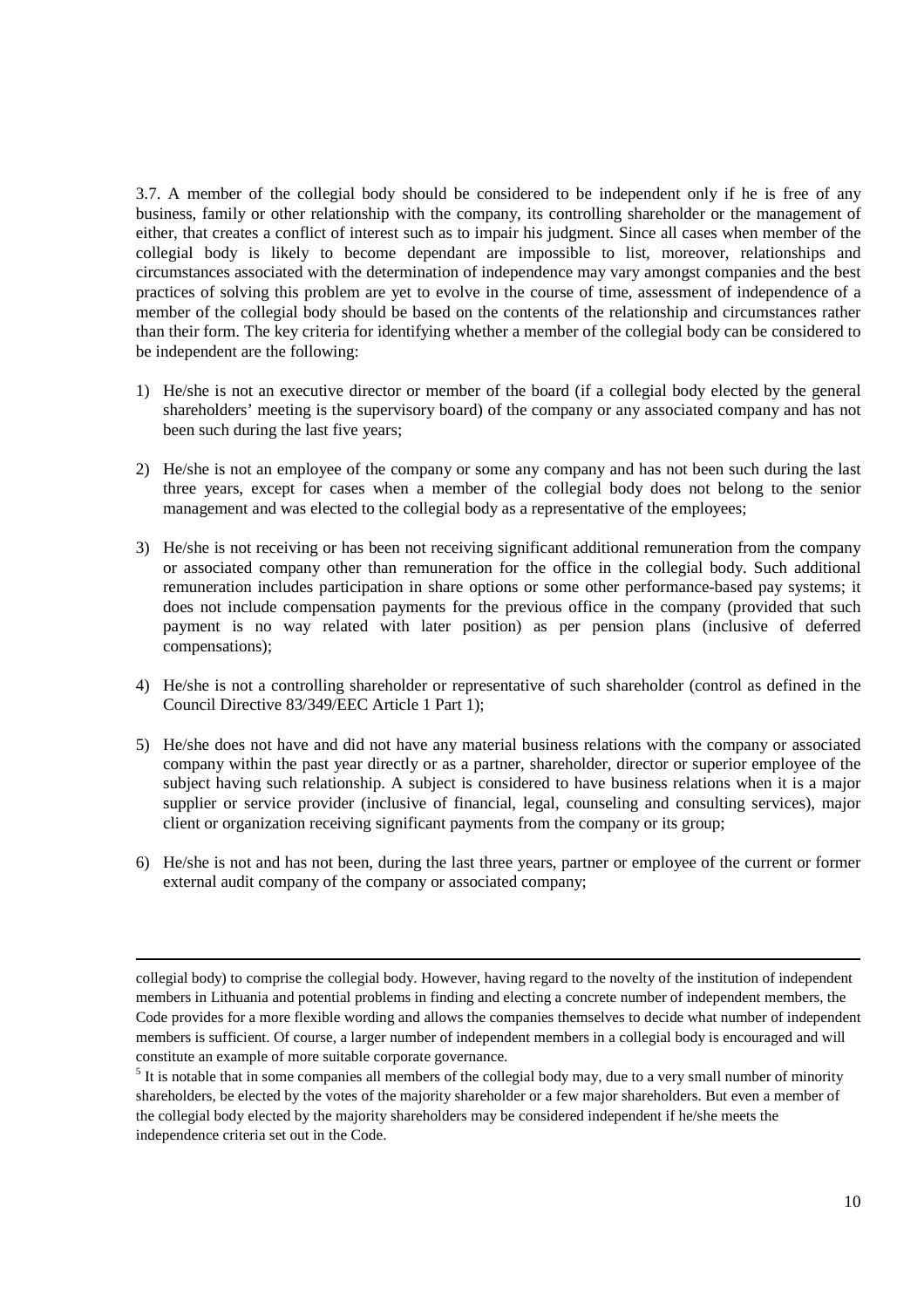- 7) He/she is not an executive director or member of the board in some other company where executive director of the company or member of the board (if a collegial body elected by the general shareholders' meeting is the supervisory board) is non-executive director or member of the supervisory board, he/she may not also have any other material relationships with executive directors of the company that arise from their participation in activities of other companies or bodies;
- 8) He/she has not been in the position of a member of the collegial body for over than 12 years;
- 9) He/she is not a close relative to an executive director or member of the board (if a collegial body elected by the general shareholders' meeting is the supervisory board) or to any person listed in above items 1 to 8. Close relative is considered to be a spouse (common-law spouse), children and parents.

3.8. The determination of what constitutes independence is fundamentally an issue for the collegial body itself to determine. The collegial body may decide that, despite a particular member meets all the criteria of independence laid down in this Code, he cannot be considered independent due to special personal or company-related circumstances.

3.9. Necessary information on conclusions the collegial body has come to in its determination of whether a particular member of the body should be considered to be independent should be disclosed. When a person is nominated to become a member of the collegial body, the company should disclose whether it considers the person to be independent. When a particular member of the collegial body does not meet one or more criteria of independence set out in this Code, the company should disclose its reasons for nevertheless considering the member to be independent. In addition, the company should annually disclose which members of the collegial body it considers to be independent.

3.10. When one or more criteria of independence set out in this Code has not been met throughout the year, the company should disclose its reasons for considering a particular member of the collegial body to be independent. To ensure accuracy of the information disclosed in relation with the independence of the members of the collegial body, the company should require independent members to have their independence periodically re-confirmed.

3.11. In order to remunerate members of a collegial body for their work and participation in the meetings of the collegial body, they may be remunerated from the company's funds.<sup>6</sup> The general shareholders' meeting should approve the amount of such remuneration.

 $6$  It is notable that currently it is not yet completely clear, in what form members of the supervisory board or the board may be remunerated for their work in these bodies. The Law on Companies of the Republic of Lithuania (*Official Gazette*, 2003, No 123-5574) provides that members of the supervisory board or the board may be remunerated for their work in the supervisory board or the board by payment of annual bonuses (tantiems) in the manner prescribed by Article 59 of this Law, i.e. from the company's profit. The current wording, contrary to the wording effective before 1 January 2004, eliminates the exclusive requirement that annual bonuses (tantiems) should be the *only* form of the company's compensation to members of the supervisory board or the board. So it seems that the Law contains no prohibition to remunerate members of the supervisory board or the board for their work in other forms, besides bonuses, although this possibility is not expressly stated either.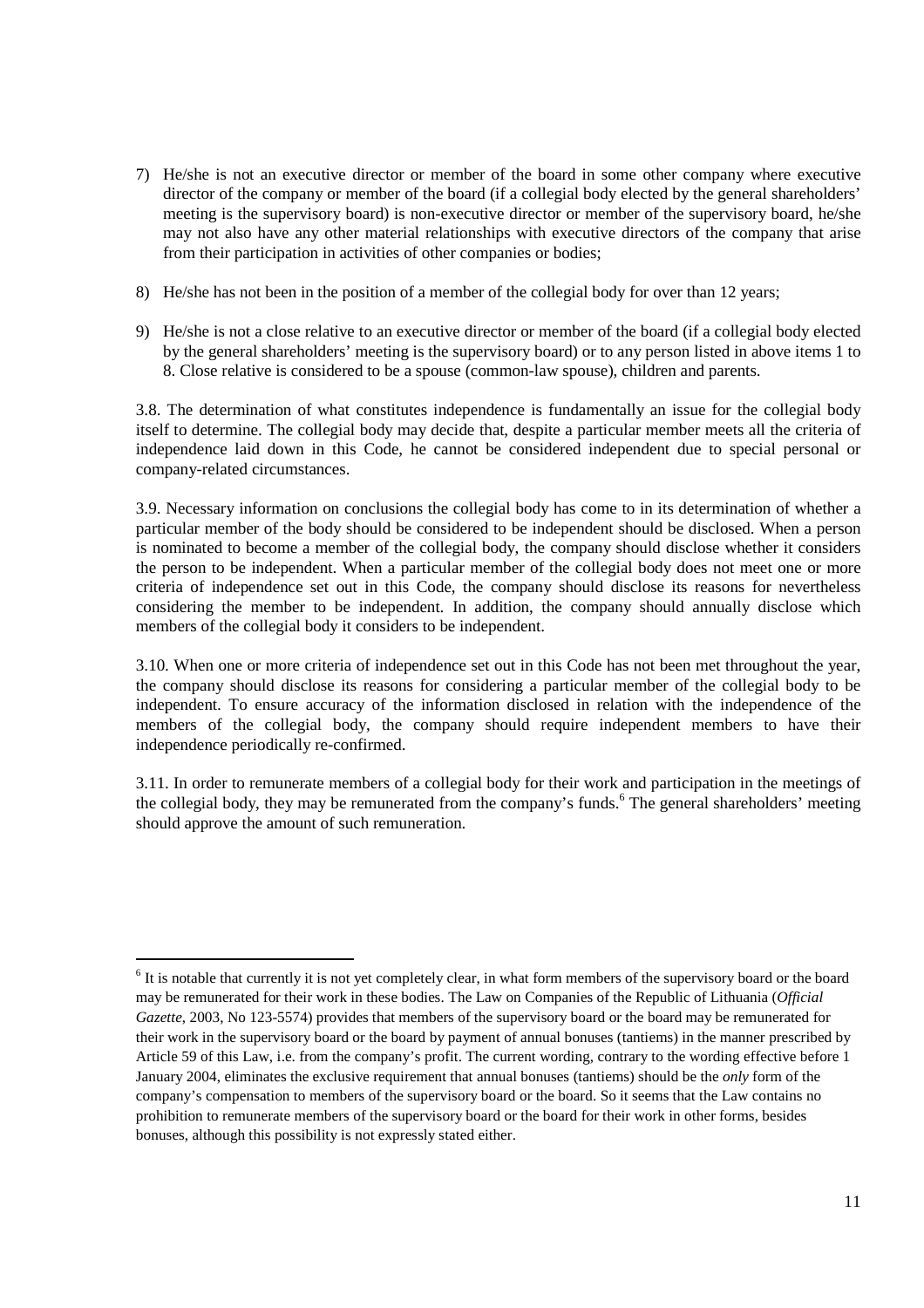# **Principle IV: The duties and liabilities of a collegial body elected by the general shareholders' meeting**

#### **The corporate governance framework should ensure proper and effective functioning of the collegial body elected by the general shareholders' meeting, and the powers granted to the collegial body should ensure effective monitoring** <sup>7</sup> **of the company's management bodies and protection of interests of all the company's shareholders.**

4.1. The collegial body elected by the general shareholders' meeting (hereinafter in this Principle referred to as the 'collegial body') should ensure integrity and transparency of the company's financial statements and the control system. The collegial body should issue recommendations to the company's management bodies and monitor and control the company's management performance.<sup>8</sup>

4.2. Members of the collegial body should act in good faith, with care and responsibility for the benefit and in the interests of the company and its shareholders with due regard to the interests of employees and public welfare. Independent members of the collegial body should (a) under all circumstances maintain independence of their analysis, decision-making and actions, (b) do not seek and accept any unjustified privileges that might compromise their independence, and (c) clearly express their objections should a member consider that decision of the collegial body is against the interests of the company. Should a collegial body have passed decisions independent member has serious doubts about, the member should make adequate conclusions. Should an independent member resign from his office, he should explain the reasons in a letter addressed to the collegial body or audit committee and, if necessary, respective companynot-pertaining body (institution).

4.3. Each member should devote sufficient time and attention to perform his duties as a member of the collegial body. Each member of the collegial body should limit other professional obligations of his (in particular any directorships held in other companies) in such a manner they do not interfere with proper performance of duties of a member of the collegial body. In the event a member of the collegial body should be present in less than a half<sup>9</sup> of the meetings of the collegial body throughout the financial year of the company, shareholders of the company should be notified.

4.4. Where decisions of a collegial body may have a different effect on the company's shareholders, the collegial body should treat all shareholders impartially and fairly. It should ensure that shareholders are properly informed on the company's affairs, strategies, risk management and resolution of conflicts of interest. The company should have a clearly established role of members of the collegial body when communicating with and committing to shareholders.

<sup>7</sup> See Footnote 3.

 $8$  See Footnote 3. In the event the collegial body elected by the general shareholders' meeting is the board, it should provide recommendations to the company's single-person body of management, i.e. the company's chief executive officer.

 $9$  It is notable that companies can make this requirement more stringent and provide that shareholders should be informed about failure to participate at the meetings of the collegial body if, for instance, a member of the collegial body participated at less than 2/3 or 3/4 of the meetings. Such measures, which ensure active participation in the meetings of the collegial body, are encouraged and will constitute an example of more suitable corporate governance.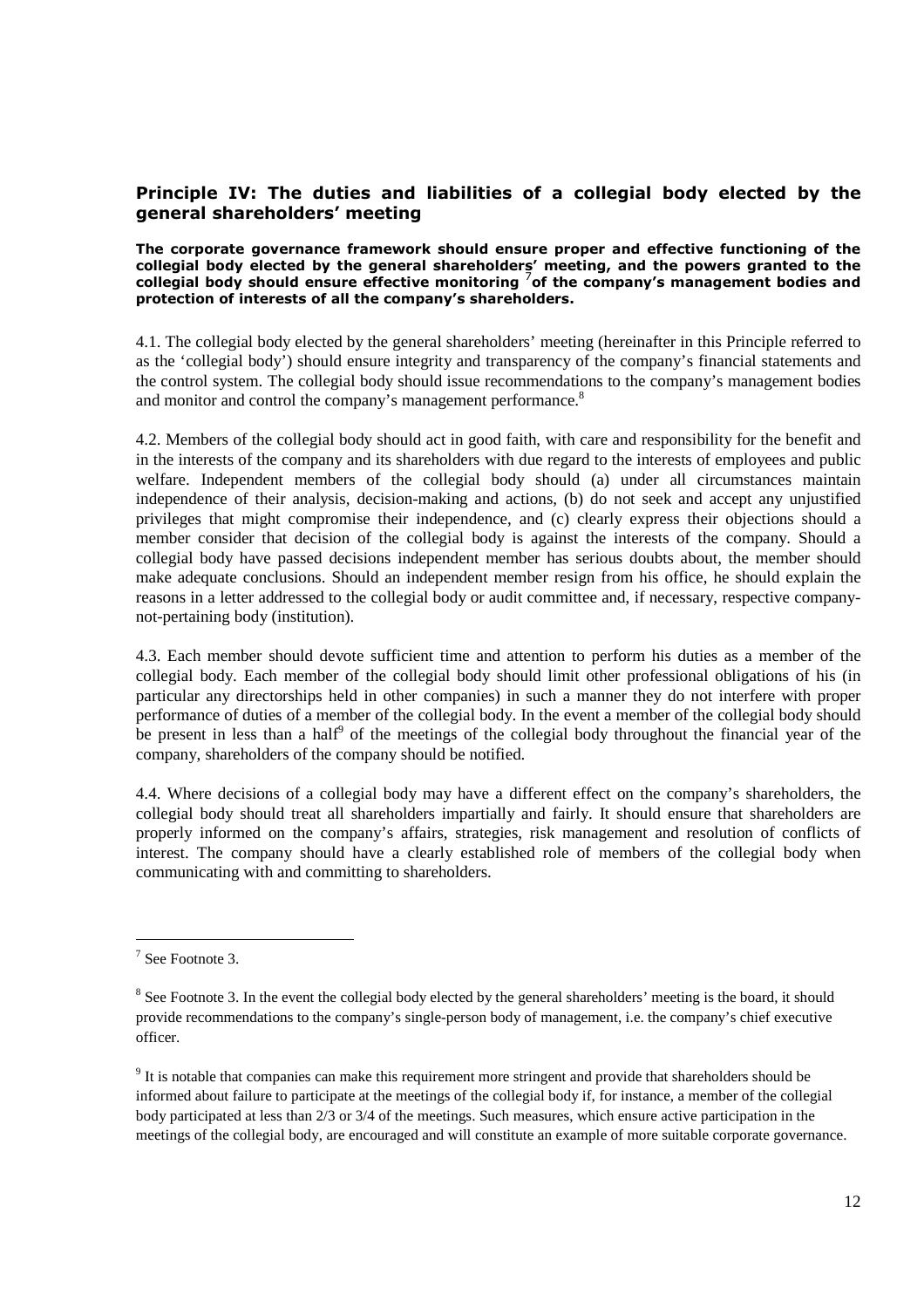4.5. It is recommended that transactions (except insignificant ones due to their low value or concluded when carrying out routine operations in the company under usual conditions), concluded between the company and its shareholders, members of the supervisory or managing bodies or other natural or legal persons that exert or may exert influence on the company's management should be subject to approval of the collegial body. The decision concerning approval of such transactions should be deemed adopted only provided the majority of the independent members of the collegial body voted for such a decision.

4.6. The collegial body should be independent in passing decisions that are significant for the company's operations and strategy. Taken separately, the collegial body should be independent of the company's management bodies.<sup>10</sup> Members of the collegial body should act and pass decisions without an outside influence from the persons who have elected it. Companies should ensure that the collegial body and its committees are provided with sufficient administrative and financial resources to discharge their duties, including the right to obtain, in particular from employees of the company, all the necessary information or to seek independent legal, accounting or any other advice on issues pertaining to the competence of the collegial body and its committees. When using the services of a consultant with a view to obtaining information on market standards for remuneration systems, the remuneration committee should ensure that the consultant concerned does not at the same time advise the human resources department, executive directors or collegial management organs of the company concerned.

4.7. Activities of the collegial body should be organized in a manner that independent members of the collegial body could have major influence in relevant areas where chances of occurrence of conflicts of interest are very high. Such areas to be considered as highly relevant are issues of nomination of company's directors, determination of directors' remuneration and control and assessment of company's audit. Therefore when the mentioned issues are attributable to the competence of the collegial body, it is recommended that the collegial body should establish nomination, remuneration, and audit committees $^{11}$ . Companies should ensure that the functions attributable to the nomination, remuneration, and audit committees are carried out. However they may decide to merge these functions and set up less than three committees. In such case a company should explain in detail reasons behind the selection of alternative approach and how the selected approach complies with the objectives set forth for the three different committees. Should the collegial body of the company comprise small number of members, the functions assigned to the three committees may be performed by the collegial body itself, provided that it meets composition requirements advocated for the committees and that adequate information is provided in this respect. In such case provisions of this Code relating to the committees of the collegial body (in particular with respect to their role, operation, and transparency) should apply, where relevant, to the collegial body as a whole.

4.8. The key objective of the committees is to increase efficiency of the activities of the collegial body by ensuring that decisions are based on due consideration, and to help organize its work with a view to ensuring that the decisions it takes are free of material conflicts of interest. Committees should exercise independent judgement and integrity when exercising its functions as well as present the collegial body with recommendations concerning the decisions of the collegial body. Nevertheless the final decision shall be

 $10$  In the event the collegial body elected by the general shareholders' meeting is the board, the recommendation concerning its independence from the company's management bodies applies to the extent it relates to the independence from the company's chief executive officer.

<sup>&</sup>lt;sup>11</sup> The Law of the Republic of Lithuania on Audit (*Official Gazette*, 2008, No 82-53233) determines that an Audit Committee shall be formed in each public interest entity (including, but not limited to public companies whose securities are traded in the regulated market of the Republic of Lithuania and/or any other member state ).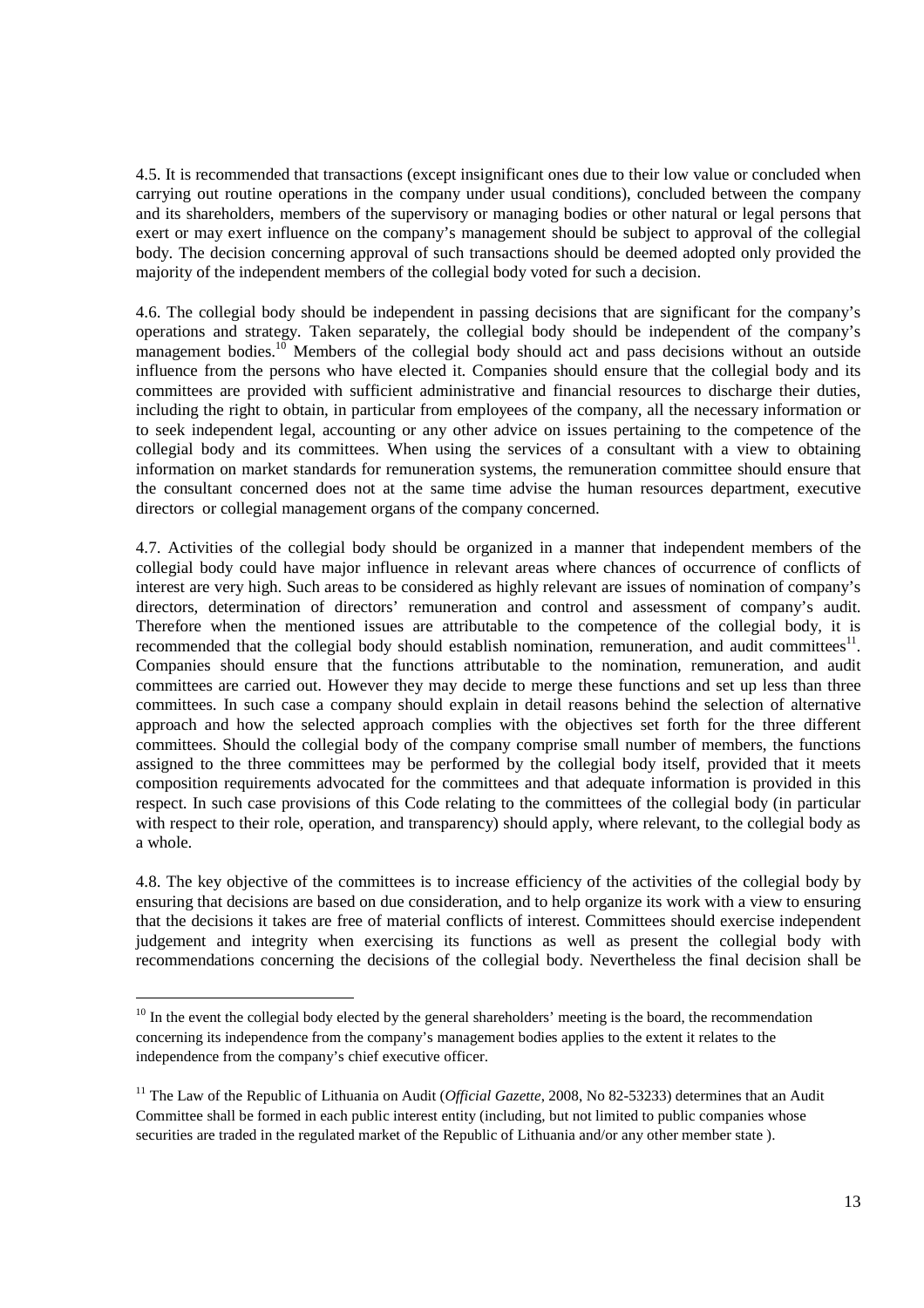adopted by the collegial body. The recommendation on creation of committees is not intended, in principle, to constrict the competence of the collegial body or to remove the matters considered from the purview of the collegial body itself, which remains fully responsible for the decisions taken in its field of competence.

4.9. Committees established by the collegial body should normally be composed of at least three members. In companies with small number of members of the collegial body, they could exceptionally be composed of two members. Majority of the members of each committee should be constituted from independent members of the collegial body. In cases when the company chooses not to set up a supervisory board, remuneration and audit committees should be entirely comprised of non-executive directors. Chairmanship and membership of the committees should be decided with due regard to the need to ensure that committee membership is refreshed and that undue reliance is not placed on particular individuals.

4.10. Authority of each of the committees should be determined by the collegial body. Committees should perform their duties in line with authority delegated to them and inform the collegial body on their activities and performance on regular basis. Authority of every committee stipulating the role and rights and duties of the committee should be made public at least once a year (as part of the information disclosed by the company annually on its corporate governance structures and practices). Companies should also make public annually a statement by existing committees on their composition, number of meetings and attendance over the year, and their main activities. Audit committee should confirm that it is satisfied with the independence of the audit process and describe briefly the actions it has taken to reach this conclusion.

4.11. In order to ensure independence and impartiality of the committees, members of the collegial body that are not members of the committee should commonly have a right to participate in the meetings of the committee only if invited by the committee. A committee may invite or demand participation in the meeting of particular officers or experts. Chairman of each of the committees should have a possibility to maintain direct communication with the shareholders. Events when such are to be performed should be specified in the regulations for committee activities.

## 4.12. Nomination Committee.

4.12.1. Key functions of the nomination committee should be the following:

- 1) Identify and recommend, for the approval of the collegial body, candidates to fill board vacancies. The nomination committee should evaluate the balance of skills, knowledge and experience on the management body, prepare a description of the roles and capabilities required to assume a particular office, and assess the time commitment expected. Nomination committee can also consider candidates to members of the collegial body delegated by the shareholders of the company;
- 2) Assess on regular basis the structure, size, composition and performance of the supervisory and management bodies, and make recommendations to the collegial body regarding the means of achieving necessary changes;
- 3) Assess on regular basis the skills, knowledge and experience of individual directors and report on this to the collegial body;
- 4) Properly consider issues related to succession planning;
- 5) Review the policy of the management bodies for selection and appointment of senior management.

4.12.2. Nomination committee should consider proposals by other parties, including management and shareholders. When dealing with issues related to executive directors or members of the board (if a collegial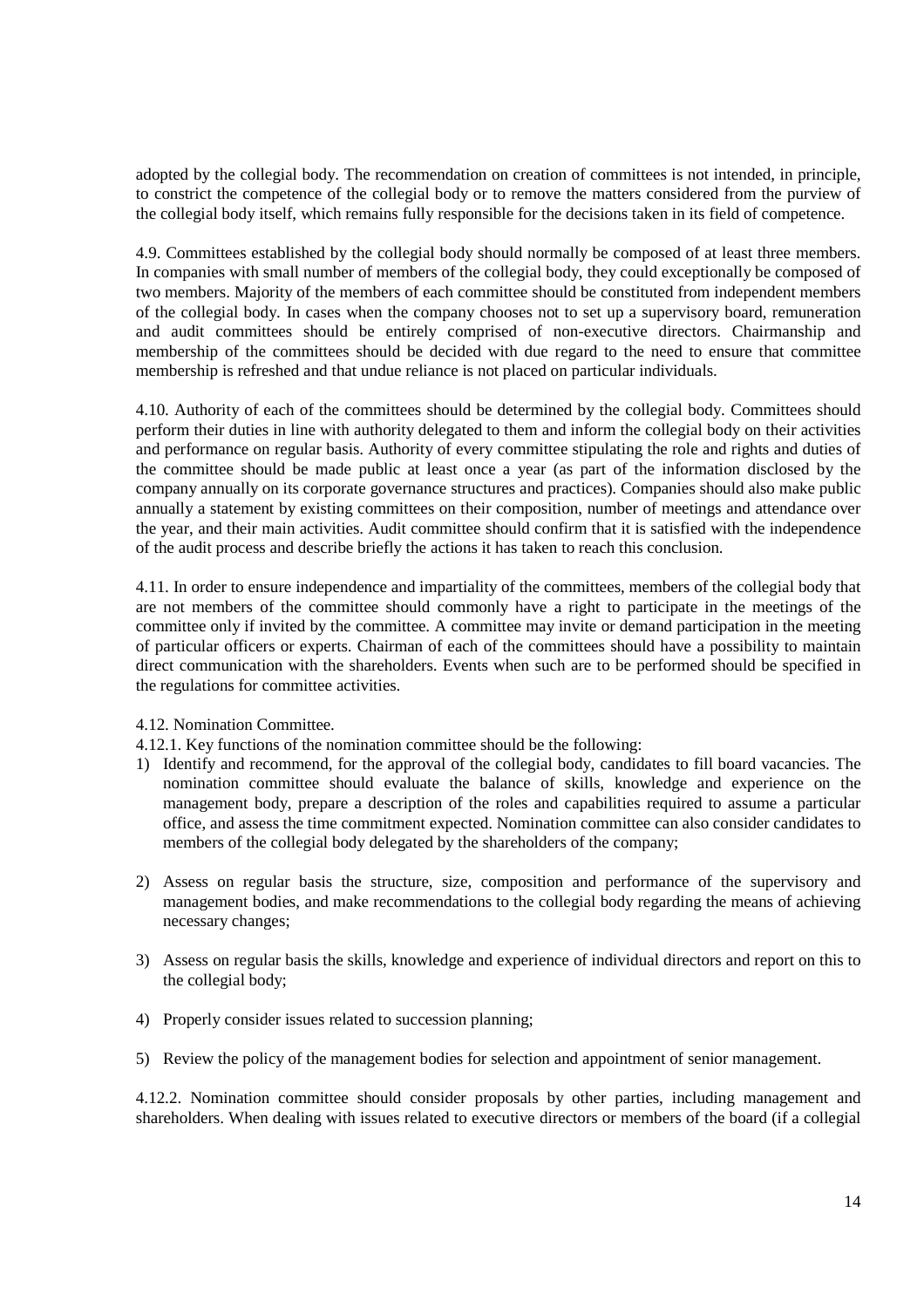body elected by the general shareholders' meeting is the supervisory board) and senior management, chief executive officer of the company should be consulted by, and entitled to submit proposals to the nomination committee.

4.13. Remuneration Committee.

4.13.1. Key functions of the remuneration committee should be the following:

1) Make proposals, for the approval of the collegial body, on the remuneration policy for members of management bodies and executive directors. Such policy should address all forms of compensation, including the fixed remuneration, performance-based remuneration schemes, pension arrangements, and termination payments. Proposals considering performance-based remuneration schemes should be accompanied with recommendations on the related objectives and evaluation criteria, with a view to properly aligning the pay of executive director and members of the management bodies with the long-term interests of the shareholders and the objectives set by the collegial body;

2) Make proposals to the collegial body on the individual remuneration for executive directors and member of management bodies in order their remunerations are consistent with company's remuneration policy and the evaluation of the performance of these persons concerned. In doing so, the committee should be properly informed on the total compensation obtained by executive directors and members of the management bodies from the affiliated companies;

3) Ensure that remuneration of individual executive directors or members of management body is proportionate to the remuneration of other executive directors or members of management body and other staff members of the company.

4) Periodically review the remuneration policy for executive directors or members of management body, including the policy regarding share-based remuneration, and its implementation.

5) Make proposals to the collegial body on suitable forms of contracts for executive directors and members of the management bodies;

6) Assist the collegial body in overseeing how the company complies with applicable provisions regarding the remuneration-related information disclosure (in particular the remuneration policy applied and individual remuneration of directors);

7) Make general recommendations to the executive directors and members of the management bodies on the level and structure of remuneration for senior management (as defined by the collegial body) with regard to the respective information provided by the executive directors and members of the management bodies.

4.13.2. With respect to stock options and other share-based incentives which may be granted to directors or other employees, the committee should:

1) Consider general policy regarding the granting of the above mentioned schemes, in particular stock options, and make any related proposals to the collegial body;

2) Examine the related information that is given in the company's annual report and documents intended for the use during the shareholders meeting;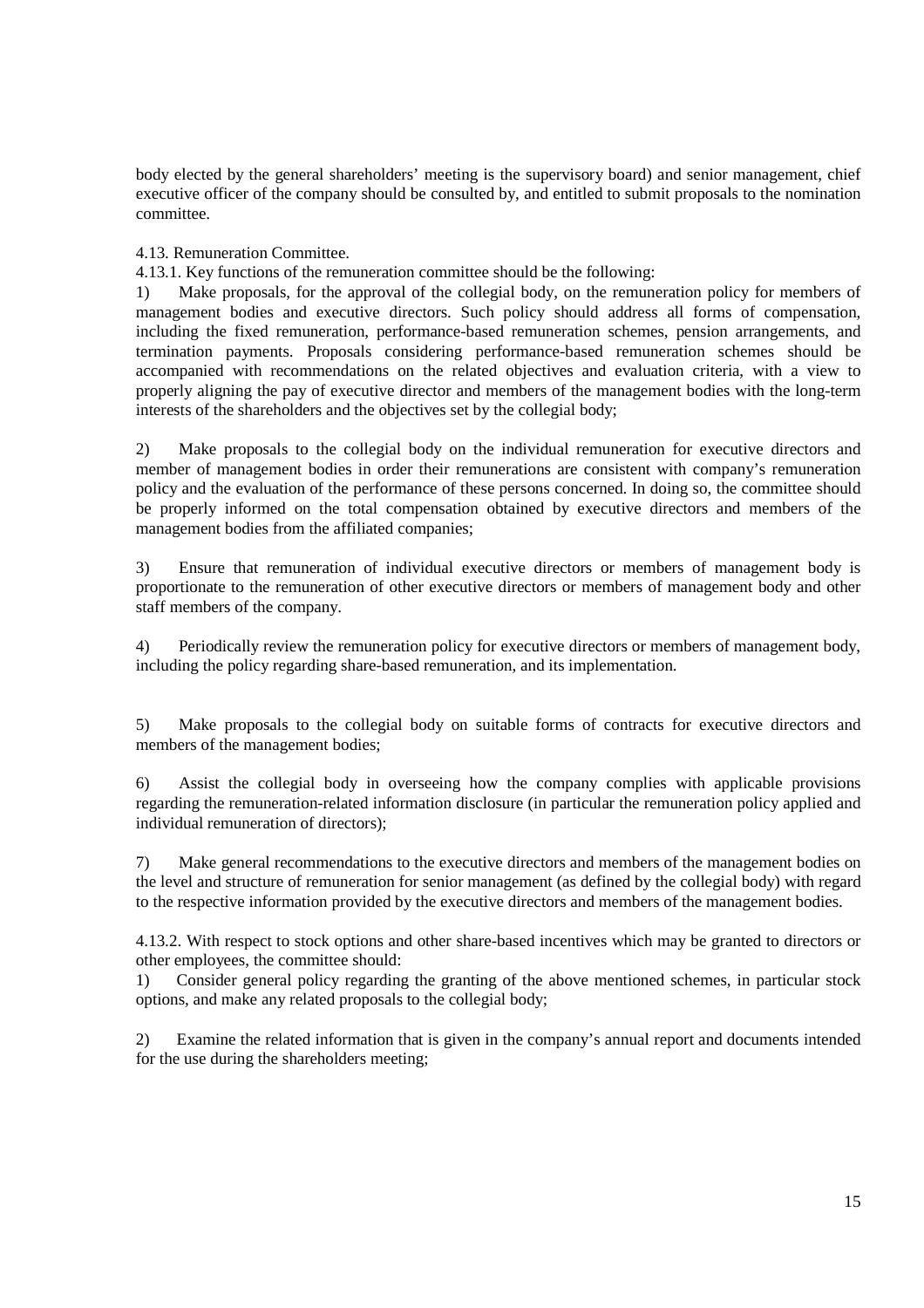3) Make proposals to the collegial body regarding the choice between granting options to subscribe shares or granting options to purchase shares, specifying the reasons for its choice as well as the consequences that this choice has.

4.13.3. Upon resolution of the issues attributable to the competence of the remuneration committee, the committee should at least address the chairman of the collegial body and/or chief executive officer of the company for their opinion on the remuneration of other executive directors or members of the management bodies.

4.13.4. The remuneration committee should report on the exercise of its functions to the shareholders and be present at the annual general meeting for this purpose.

4.14. Audit Committee.

4.14.1. Key functions of the audit committee should be the following:

1) Observe the integrity of the financial information provided by the company, in particular by reviewing the relevance and consistency of the accounting methods used by the company and its group (including the criteria for the consolidation of the accounts of companies in the group);

2) At least once a year review the systems of internal control and risk management to ensure that the key risks (inclusive of the risks in relation with compliance with existing laws and regulations) are properly identified, managed and reflected in the information provided;

3) Ensure the efficiency of the internal audit function, among other things, by making recommendations on the selection, appointment, reappointment and removal of the head of the internal audit department and on the budget of the department, and by monitoring the responsiveness of the management to its findings and recommendations. Should there be no internal audit authority in the company, the need for one should be reviewed at least annually;

4) Make recommendations to the collegial body related with selection, appointment, reappointment and removal of the external auditor (to be done by the general shareholders' meeting) and with the terms and conditions of his engagement. The committee should investigate situations that lead to a resignation of the audit company or auditor and make recommendations on required actions in such situations;

5) Monitor independence and impartiality of the external auditor, in particular by reviewing the audit company's compliance with applicable guidance relating to the rotation of audit partners, the level of fees paid by the company, and similar issues. In order to prevent occurrence of material conflicts of interest, the committee, based on the auditor's disclosed inter alia data on all remunerations paid by the company to the auditor and network, should at all times monitor nature and extent of the non-audit services. Having regard to the principals and guidelines established in the 16 May 2002 Commission Recommendation 2002/590/EC, the committee should determine and apply a formal policy establishing types of non-audit services that are (a) excluded, (b) permissible only after review by the committee, and (c) permissible without referral to the committee;

6) Review efficiency of the external audit process and responsiveness of management to recommendations made in the external auditor's management letter.

4.14.2. All members of the committee should be furnished with complete information on particulars of accounting, financial and other operations of the company. Company's management should inform the audit committee of the methods used to account for significant and unusual transactions where the accounting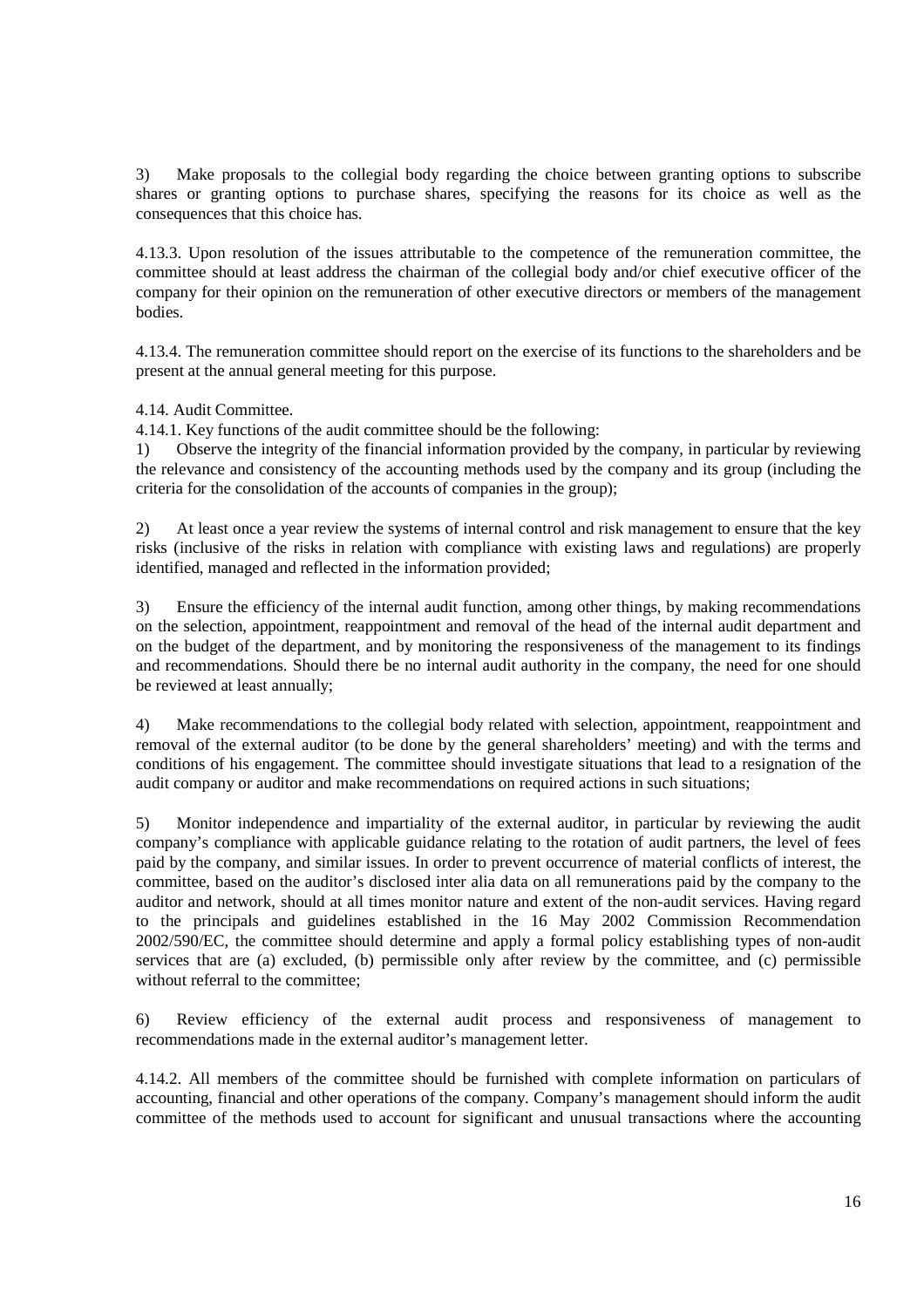treatment may be open to different approaches. In such case a special consideration should be given to company's operations in offshore centers and/or activities carried out through special purpose vehicles (organizations) and justification of such operations.

4.14.3. The audit committee should decide whether participation of the chairman of the collegial body, chief executive officer of the company, chief financial officer (or superior employees in charge of finances, treasury and accounting), or internal and external auditors in the meetings of the committee is required (if required, when). The committee should be entitled, when needed, to meet with any relevant person without executive directors and members of the management bodies present.

4.14.4. Internal and external auditors should be secured with not only effective working relationship with management, but also with free access to the collegial body. For this purpose the audit committee should act as the principal contact person for the internal and external auditors.

4.14.5. The audit committee should be informed of the internal auditor's work program, and should be furnished with internal audit's reports or periodic summaries. The audit committee should also be informed of the work program of the external auditor and should be furnished with report disclosing all relationships between the independent auditor and the company and its group. The committee should be timely furnished information on all issues arising from the audit.

4.14.6. The audit committee should examine whether the company is following applicable provisions regarding the possibility for employees to report alleged significant irregularities in the company, by way of complaints or through anonymous submissions (normally to an independent member of the collegial body), and should ensure that there is a procedure established for proportionate and independent investigation of these issues and for appropriate follow-up action.

4.14.7. The audit committee should report on its activities to the collegial body at least once in every six months, at the time the yearly and half-yearly statements are approved.

4.15. Every year the collegial body should conduct the assessment of its activities. The assessment should include evaluation of collegial body's structure, work organization and ability to act as a group, evaluation of each of the collegial body member's and committee's competence and work efficiency and assessment whether the collegial body has achieved its objectives. The collegial body should, at least once a year, make public (as part of the information the company annually discloses on its management structures and practices) respective information on its internal organization and working procedures, and specify what material changes were made as a result of the assessment of the collegial body of its own activities.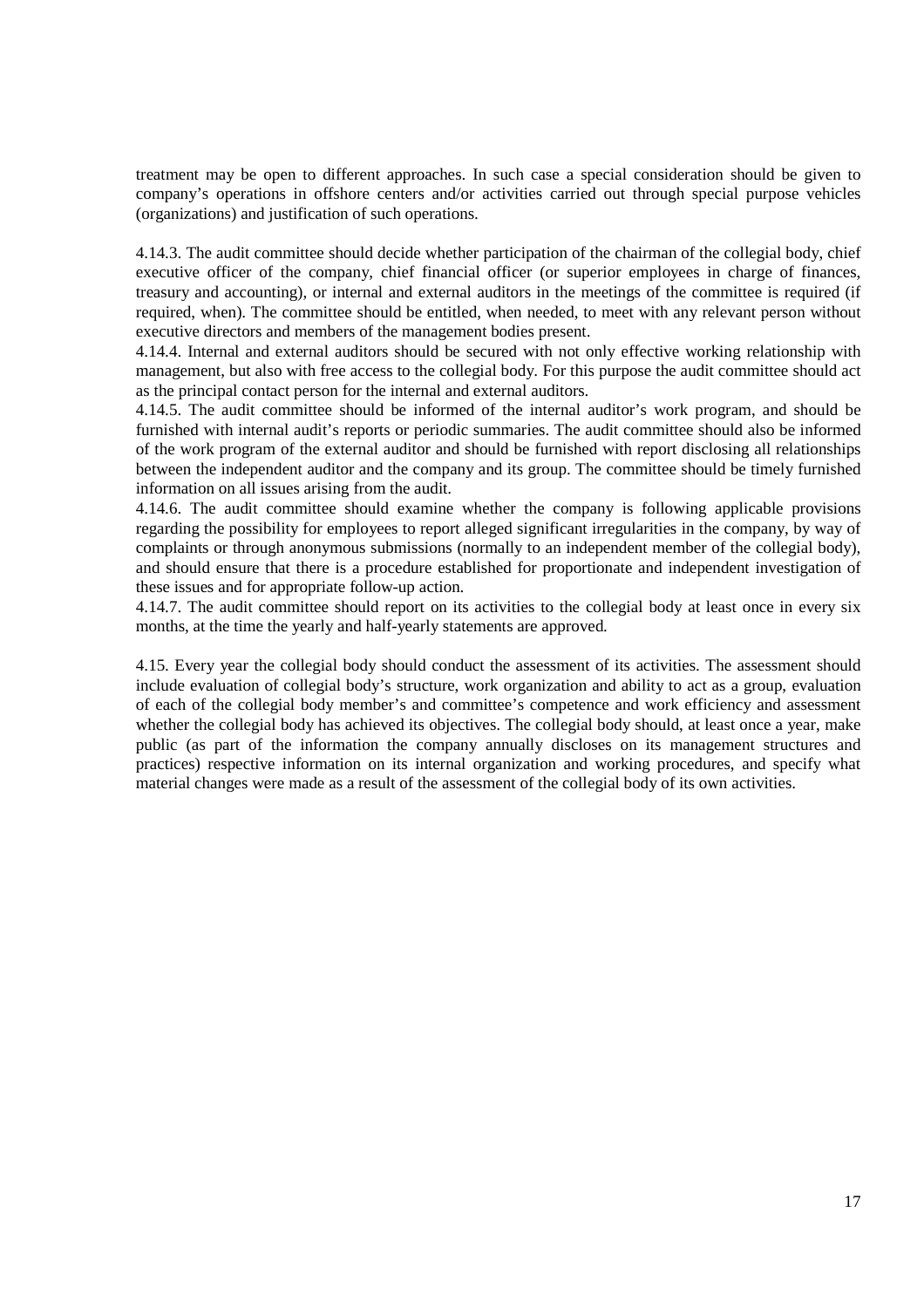## **Principle V: The working procedure of the company's collegial bodies**

**The working procedure of supervisory and management bodies established in the company should ensure efficient operation of these bodies and decision-making and encourage active co-operation between the company's bodies.** 

5.1. The company's supervisory and management bodies (hereinafter in this Principle the concept 'collegial bodies' covers both the collegial bodies of supervision and the collegial bodies of management) should be chaired by chairpersons of these bodies. The chairperson of a collegial body is responsible for proper convocation of the collegial body meetings. The chairperson should ensure that information about the meeting being convened and its agenda are communicated to all members of the body. The chairperson of a collegial body should ensure appropriate conducting of the meetings of the collegial body. The chairperson should ensure order and working atmosphere during the meeting.

5.2. It is recommended that meetings of the company's collegial bodies should be carried out according to the schedule approved in advance at certain intervals of time. Each company is free to decide how often to convene meetings of the collegial bodies, but it is recommended that these meetings should be convened at such intervals, which would guarantee an interrupted resolution of the essential corporate governance issues. Meetings of the company's supervisory board should be convened at least once in a quarter, and the company's board should meet at least once a month.<sup>12</sup>

5.3. Members of a collegial body should be notified about the meeting being convened in advance in order to allow sufficient time for proper preparation for the issues on the agenda of the meeting and to ensure fruitful discussion and adoption of appropriate decisions. Alongside with the notice about the meeting being convened, all the documents relevant to the issues on the agenda of the meeting should be submitted to the members of the collegial body. The agenda of the meeting should not be changed or supplemented during the meeting, unless all members of the collegial body are present or certain issues of great importance to the company require immediate resolution.

5.4. In order to co-ordinate operation of the company's collegial bodies and ensure effective decisionmaking process, chairpersons of the company's collegial bodies of supervision and management should closely co-operate by co-coordinating dates of the meetings, their agendas and resolving other issues of corporate governance. Members of the company's board should be free to attend meetings of the company's supervisory board, especially where issues concerning removal of the board members, their liability or remuneration are discussed.

 $12$  The frequency of meetings of the collegial body provided for in the recommendation must be applied in those cases when both additional collegial bodies are formed at the company, the board and the supervisory board. In the event only one additional collegial body is formed in the company, the frequency of its meetings may be as established for the supervisory board, i.e. at least once in a quarter.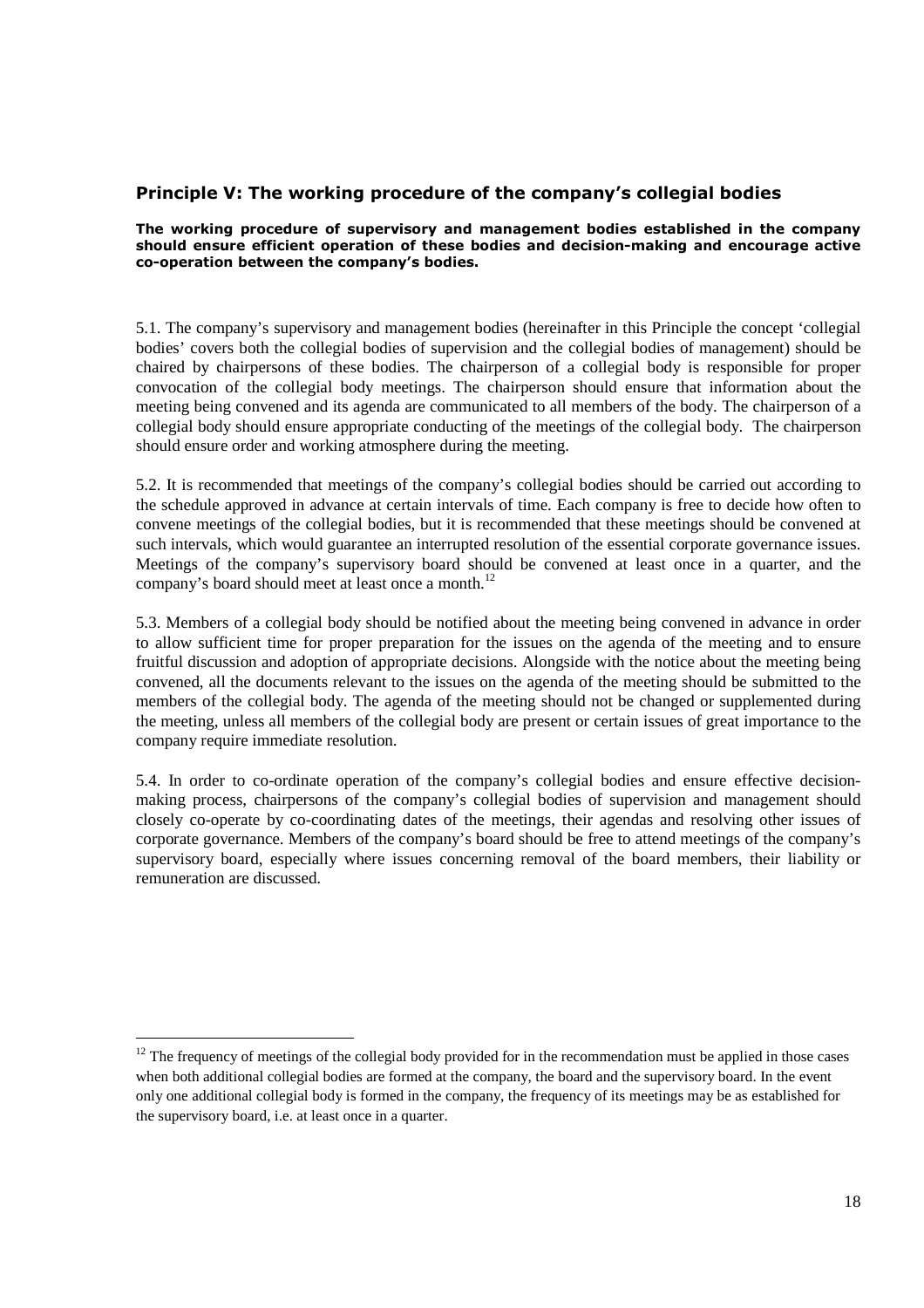## **Principle VI: The equitable treatment of shareholders and shareholder rights**

#### **The corporate governance framework should ensure the equitable treatment of all shareholders, including minority and foreign shareholders. The corporate governance framework should protect the rights of the shareholders.**

6.1. It is recommended that the company's capital should consist only of the shares that grant the same rights to voting, ownership, dividend and other rights to all their holders.

6.2. It is recommended that investors should have access to the information concerning the rights attached to the shares of the new issue or those issued earlier in advance, i.e. before they purchase shares.

6.3. Transactions that are important to the company and its shareholders, such as transfer, investment, and pledge of the company's assets or any other type of encumbrance should be subject to approval of the general shareholders' meeting.<sup>13</sup> All shareholders should be furnished with equal opportunity to familiarize with and participate in the decision-making process when significant corporate issues, including approval of transactions referred to above, are discussed.

6.4. Procedures of convening and conducting a general shareholders' meeting should ensure equal opportunities for the shareholders to effectively participate at the meetings and should not prejudice the rights and interests of the shareholders. The venue, date, and time of the shareholders' meeting should not hinder wide attendance of the shareholders.

6.5. If is possible, in order to ensure shareholders living abroad the right to access to the information, it is recommended that documents on the course of the general shareholders' meeting should be placed on the publicly accessible website of the company not only in Lithuanian language, but in English and /or other foreign languages in advance. It is recommended that the minutes of the general shareholders' meeting after signing them and/or adopted resolutions should be also placed on the publicly accessible website of the company. Seeking to ensure the right of foreigners to familiarize with the information, whenever feasible, documents referred to in this recommendation should be published in Lithuanian, English and/or other foreign languages. Documents referred to in this recommendation may be published on the publicly accessible website of the company to the extent that publishing of these documents is not detrimental to the company or the company's commercial secrets are not revealed.

6.6. Shareholders should be furnished with the opportunity to vote in the general shareholders' meeting in person and in absentia. Shareholders should not be prevented from voting in writing in advance by completing the general voting ballot.

l

<sup>&</sup>lt;sup>13</sup> The Law on Companies of the Republic of Lithuania (*Official Gazette*, 2003, No 123-5574) no longer assigns resolutions concerning the investment, transfer, lease, mortgage or acquisition of the long-terms assets accounting for more than 1/20 of the company's authorised capital to the competence of the general shareholders' meeting. However, transactions that are important and material for the company's activity should be considered and approved by the general shareholders' meeting. The Law on Companies contains no prohibition to this effect either. Yet, in order not to encumber the company's activity and escape an unreasonably frequent consideration of transactions at the meetings, companies are free to establish their own criteria of material transactions, which are subject to the approval of the meeting. While establishing these criteria of material transactions, companies may follow the criteria set out in items 3, 4, 5 and 6 of paragraph 4 of Article 34 of the Law on Companies or derogate from them in view of the specific nature of their operation and their attempt to ensure uninterrupted, efficient functioning of the company.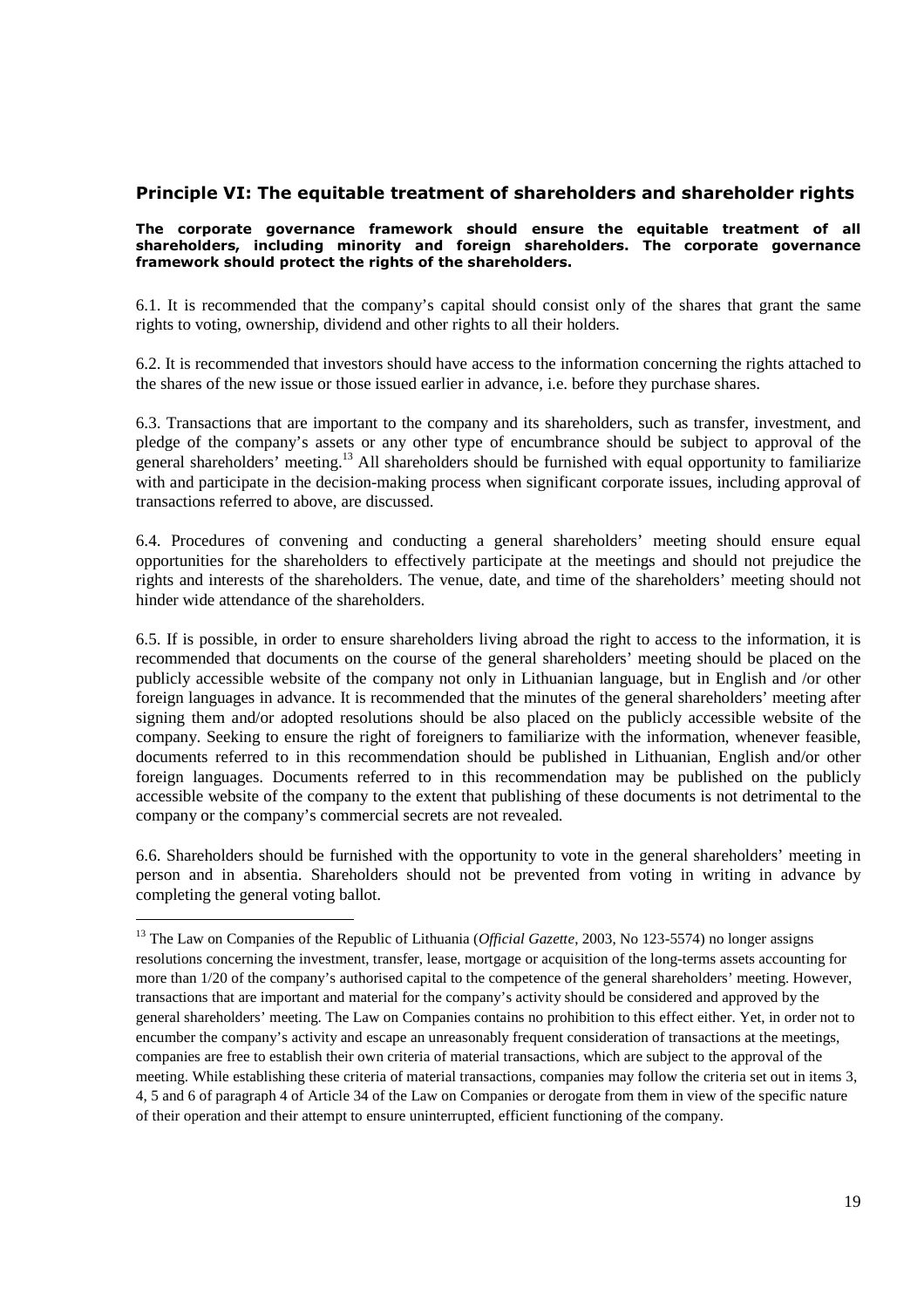6.7. With a view to increasing the shareholders' opportunities to participate effectively at shareholders' meetings, the companies are recommended to expand use of modern technologies by allowing the shareholders to participate and vote in general meetings via electronic means of communication. In such cases security of transmitted information and a possibility to identify the identity of the participating and voting person should be guaranteed. Moreover, companies could furnish its shareholders, especially shareholders living abroad, with the opportunity to watch shareholder meetings by means of modern technologies.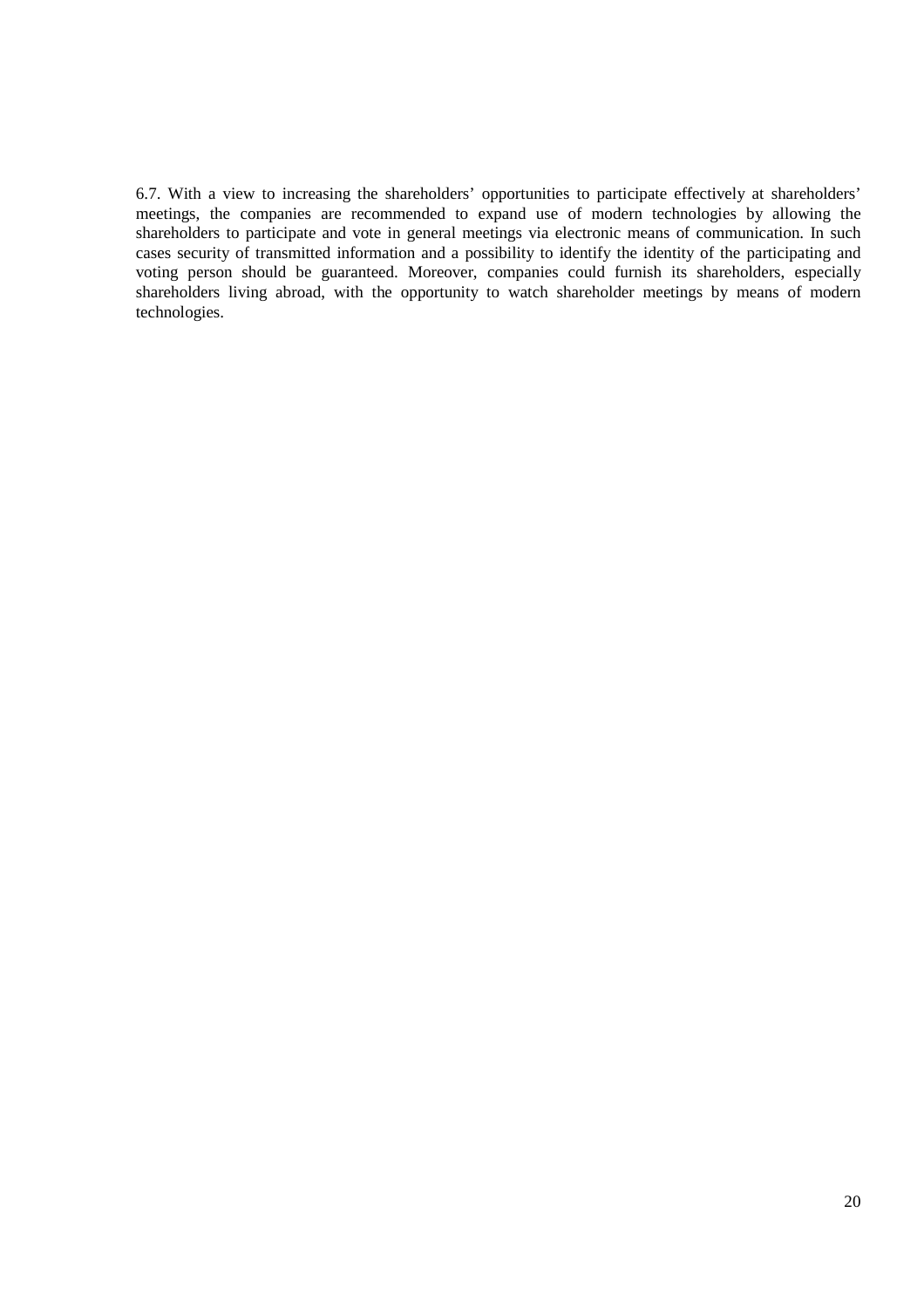# **Principle VII: The avoidance of conflicts of interest and their disclosure**

#### **The corporate governance framework should encourage members of the corporate bodies to avoid conflicts of interest and assure transparent and effective mechanism of disclosure of conflicts of interest regarding members of the corporate bodies.**

7.1. Any member of the company's supervisory and management body should avoid a situation, in which his/her personal interests are in conflict or may be in conflict with the company's interests. In case such a situation did occur, a member of the company's supervisory and management body should, within reasonable time, inform other members of the same collegial body or the company's body that has elected him/her, or to the company's shareholders about a situation of a conflict of interest, indicate the nature of the conflict and value, where possible.

7.2. Any member of the company's supervisory and management body may not mix the company's assets, the use of which has not been mutually agreed upon, with his/her personal assets or use them or the information which he/she learns by virtue of his/her position as a member of a corporate body for his/her personal benefit or for the benefit of any third person without a prior agreement of the general shareholders' meeting or any other corporate body authorized by the meeting.

7.3. Any member of the company's supervisory and management body may conclude a transaction with the company, a member of a corporate body of which he/she is. Such a transaction (except insignificant ones due to their low value or concluded when carrying out routine operations in the company under usual conditions) must be immediately reported in writing or orally, by recording this in the minutes of the meeting, to other members of the same corporate body or to the corporate body that has elected him/her or to the company's shareholders. Transactions specified in this recommendation are also subject to recommendation 4.5.

7.4. Any member of the company's supervisory and management body should abstain from voting when decisions concerning transactions or other issues of personal or business interest are voted on.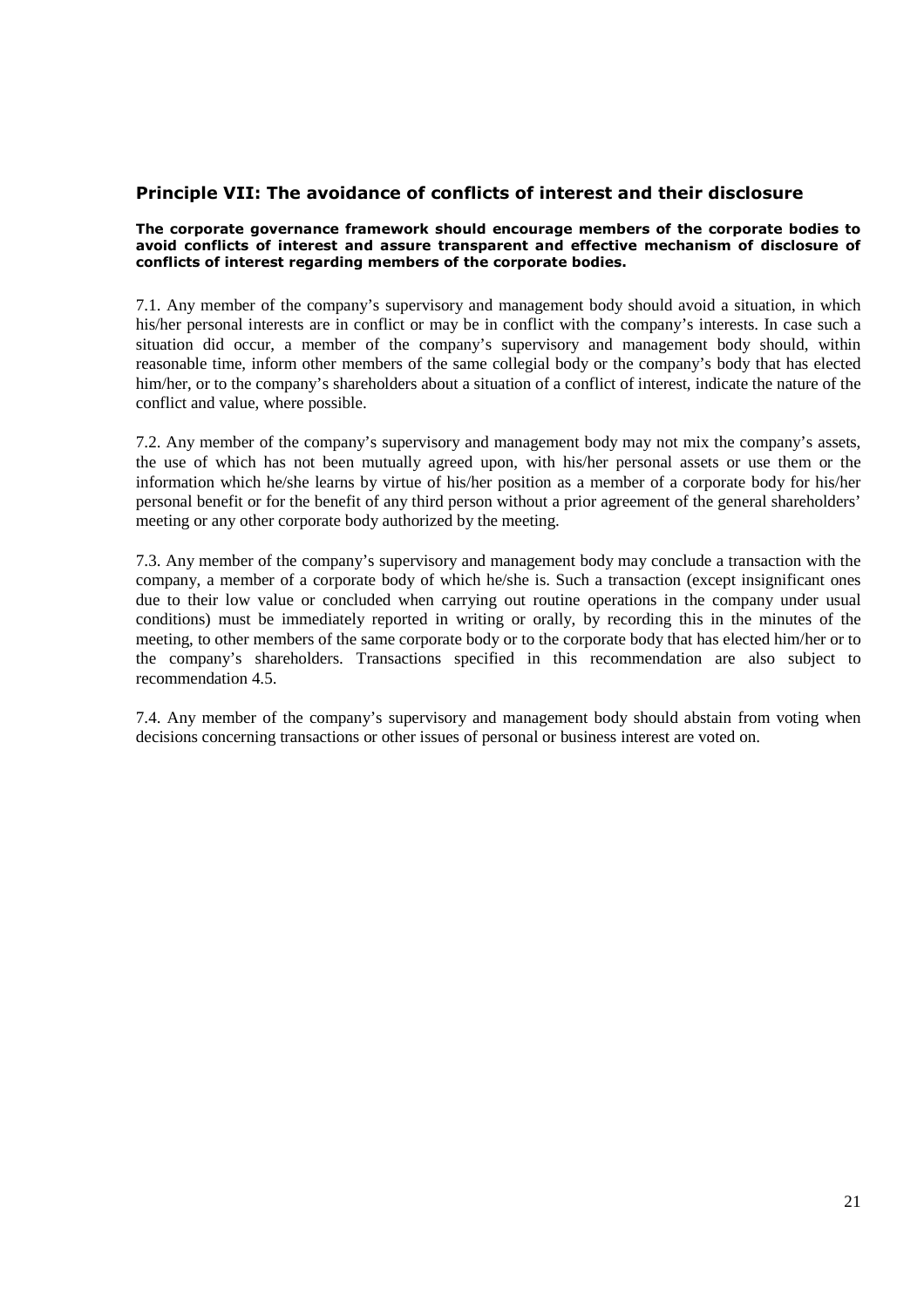# **Principle VIII: Company's remuneration policy**

**Remuneration policy and procedure for approval, revision and disclosure of directors' remuneration established in the company should prevent potential conflicts of interest and abuse in determining remuneration of directors, in addition it should ensure publicity and transparency both of company's remuneration policy and remuneration of directors.** 

8.1. A company should make a public statement of the company's remuneration policy (hereinafter the remuneration statement) which should be clear and easily understandable. This remuneration statement should be published as a part of the company's annual statement as well as posted on the company's website.

8.2. Remuneration statement should mainly focus on directors' remuneration policy for the following year and, if appropriate, the subsequent years. The statement should contain a summary of the implementation of the remuneration policy in the previous financial year. Special attention should be given to any significant changes in company's remuneration policy as compared to the previous financial year.

- 8.3. Remuneration statement should leastwise include the following information:
- 1) Explanation of the relative importance of the variable and non-variable components of directors' remuneration;
- 2) Sufficient information on performance criteria that entitles directors to share options, shares or variable components of remuneration;
- 3) An explanation how the choice of performance criteria contributes to the long-term interests of the company;
- 4) An explanation of the methods, applied in order to determine whether performance criteria have been fulfilled;
- 5) Sufficient information on deferment periods with regard to variable components of remuneration;
- 6) Sufficient information on the linkage between the remuneration and performance;
- 7) The main parameters and rationale for any annual bonus scheme and any other non-cash benefits;
- 8) Sufficient information on the policy regarding termination payments;
- 9) Sufficient information with regard to vesting periods for share-based remuneration, as referred to in point 8.13 of this Code;
- 10) Sufficient information on the policy regarding retention of shares after vesting, as referred to in point 8.15 of this Code;
- 11) Sufficient information on the composition of peer groups of companies the remuneration policy of which has been examined in relation to the establishment of the remuneration policy of the company concerned;
- 12) A description of the main characteristics of supplementary pension or early retirement schemes for directors;
- 13) Remuneration statement should not include commercially sensitive information.

8.4. Remuneration statement should also summarize and explain company's policy regarding the terms of the contracts executed with executive directors and members of the management bodies. It should include, inter alia, information on the duration of contracts with executive directors and members of the management bodies, the applicable notice periods and details of provisions for termination payments linked to early termination under contracts for executive directors and members of the management bodies.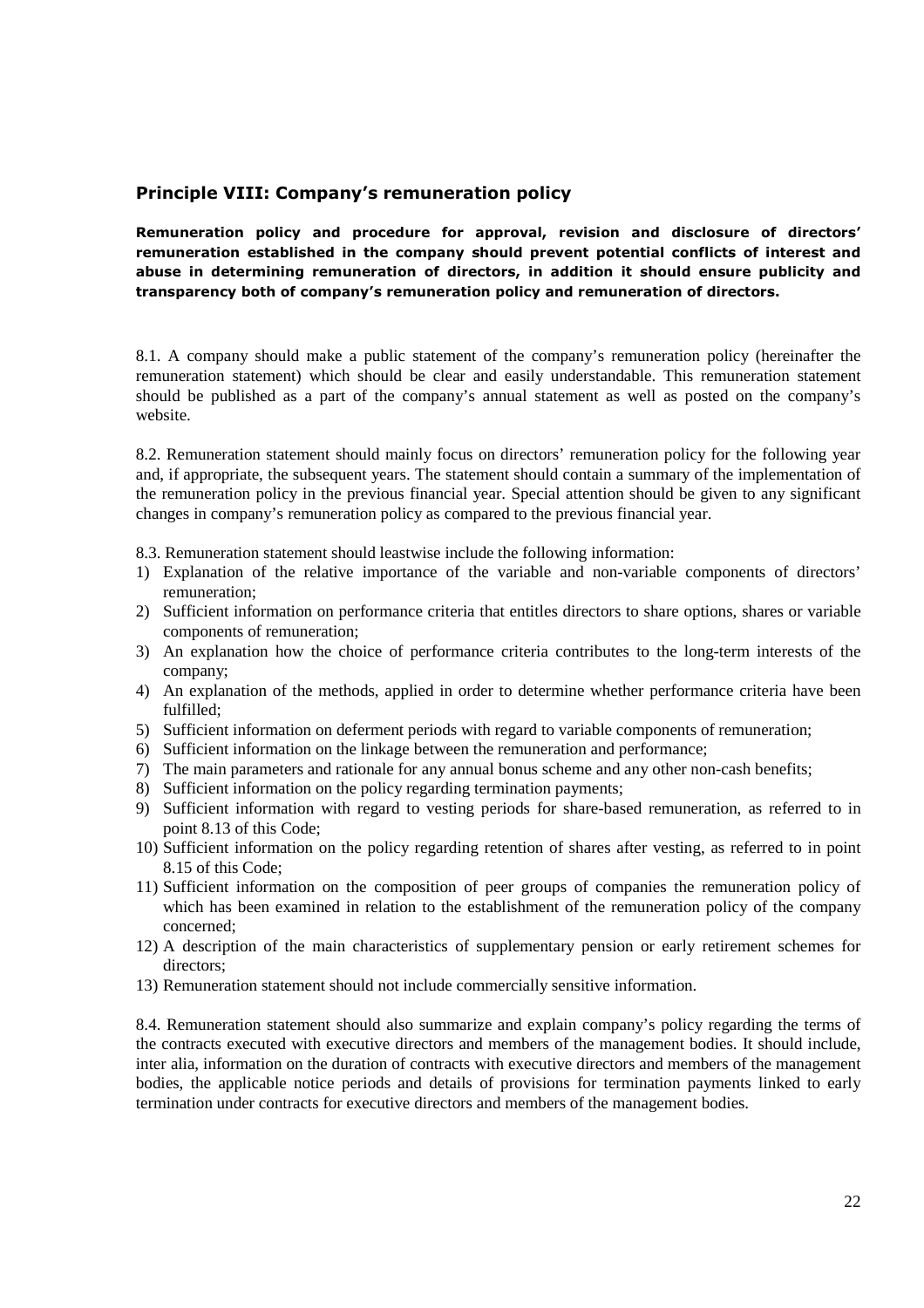8.5. Remuneration statement should also contain detailed information on the entire amount of remuneration, inclusive of other benefits, that was paid to individual directors over the relevant financial year. This document should list at least the information set out in items 8.5.1 to 8.5.4 for each person who has served as a director of the company at any time during the relevant financial year.

8.5.1. The following remuneration and/or emoluments-related information should be disclosed:

- 1) The total amount of remuneration paid or due to the director for services performed during the relevant financial year, inclusive of, where relevant, attendance fees fixed by the annual general shareholders meeting;
- 2) The remuneration and advantages received from any undertaking belonging to the same group;
- 3) The remuneration paid in the form of profit sharing and/or bonus payments and the reasons why such bonus payments and/or profit sharing were granted;
- 4) If permissible by the law, any significant additional remuneration paid to directors for special services outside the scope of the usual functions of a director;
- 5) Compensation receivable or paid to each former executive director or member of the management body as a result of his resignation from the office during the previous financial year;
- 6) Total estimated value of non-cash benefits considered as remuneration, other than the items covered in the above points.

8.5.2. As regards shares and/or rights to acquire share options and/or all other share-incentive schemes, the following information should be disclosed:

- 1) The number of share options offered or shares granted by the company during the relevant financial year and their conditions of application;
- 2) The number of shares options exercised during the relevant financial year and, for each of them, the number of shares involved and the exercise price or the value of the interest in the share incentive scheme at the end of the financial year;
- 3) The number of share options unexercised at the end of the financial year; their exercise price, the exercise date and the main conditions for the exercise of the rights;
- 4) All changes in the terms and conditions of existing share options occurring during the financial year.

8.5.3. The following supplementary pension schemes-related information should be disclosed:

- 1) When the pension scheme is a defined-benefit scheme, changes in the directors' accrued benefits under that scheme during the relevant financial year;
- 2) When the pension scheme is defined-contribution scheme, detailed information on contributions paid or payable by the company in respect of that director during the relevant financial year.

8.5.4. The statement should also state amounts that the company or any subsidiary company or entity included in the consolidated annual financial report of the company has paid to each person who has served as a director in the company at any time during the relevant financial year in the form of loans, advance payments or guarantees, including the amount outstanding and the interest rate.

8.6. Where the remuneration policy includes variable components of remuneration, companies should set limits on the variable component(s). The non-variable component of remuneration should be sufficient to allow the company to withhold variable components of remuneration when performance criteria are not met.

8.7. Award of variable components of remuneration should be subject to predetermined and measurable performance criteria.

8.8. Where a variable component of remuneration is awarded, a major part of the variable component should be deferred for a minimum period of time. The part of the variable component subject to deferment should be determined in relation to the relative weight of the variable component compared to the non-variable component of remuneration.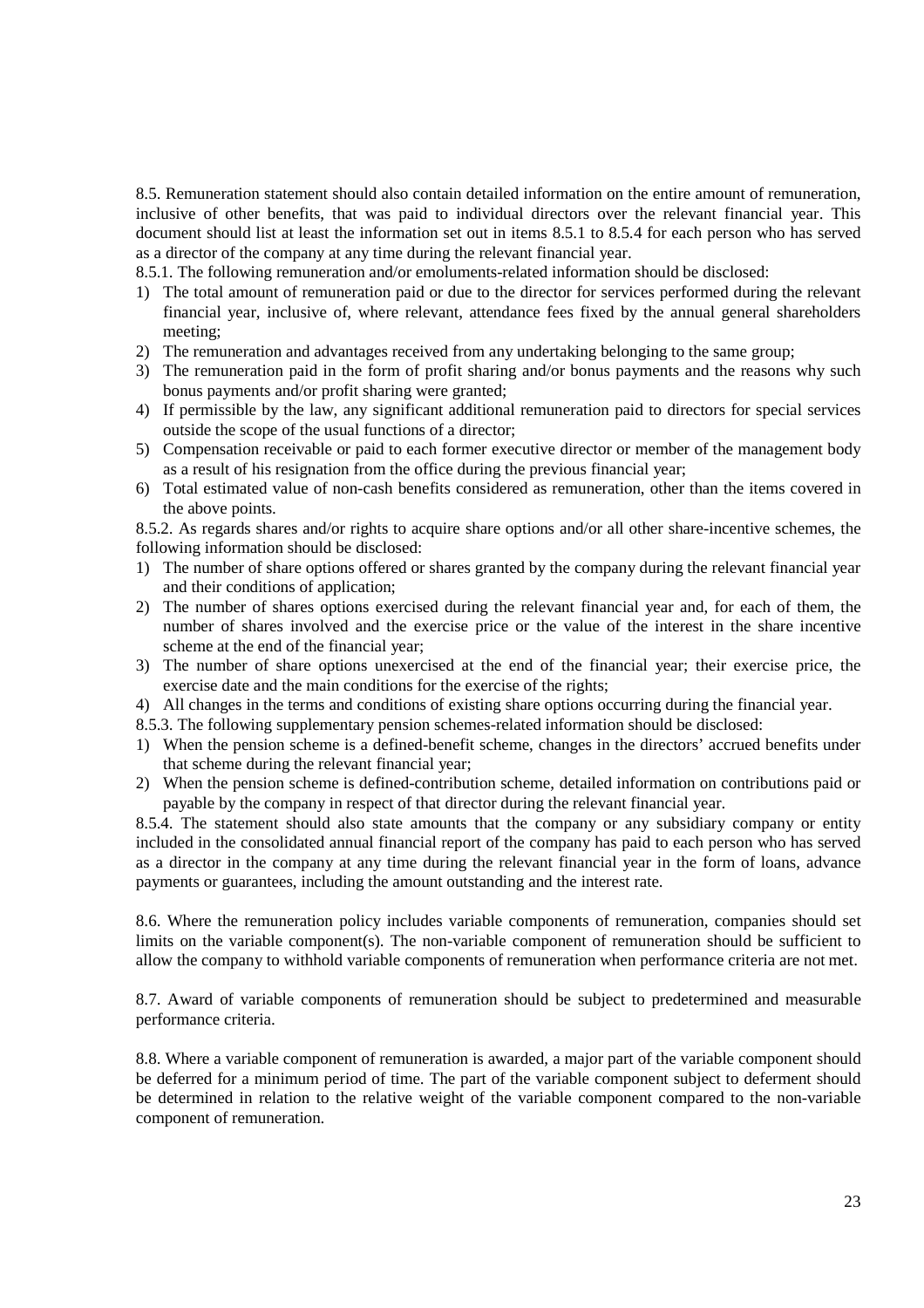8.9. Contractual arrangements with executive or managing directors should include provisions that permit the company to reclaim variable components of remuneration that were awarded on the basis of data which subsequently proved to be manifestly misstated.

8.10. Termination payments should not exceed a fixed amount or fixed number of years of annual remuneration, which should, in general, not be higher than two years of the non-variable component of remuneration or the equivalent thereof.

8.11. Termination payments should not be paid if the termination is due to inadequate performance.

8.12. The information on preparatory and decision-making processes, during which a policy of remuneration of directors is being established, should also be disclosed. Information should include data, if applicable, on authorities and composition of the remuneration committee, names and surnames of external consultants whose services have been used in determination of the remuneration policy as well as the role of shareholders' annual general meeting.

8.13. Shares should not vest for at least three years after their award.

8.14. Share options or any other right to acquire shares or to be remunerated on the basis of share price movements should not be exercisable for at least three years after their award. Vesting of shares and the right to exercise share options or any other right to acquire shares or to be remunerated on the basis of share price movements, should be subject to predetermined and measurable performance criteria.

8.15. After vesting, directors should retain a number of shares, until the end of their mandate, subject to the need to finance any costs related to acquisition of the shares. The number of shares to be retained should be fixed, for example, twice the value of total annual remuneration (the non-variable plus the variable components).

8.16. Remuneration of non-executive or supervisory directors should not include share options.

8.17. Shareholders, in particular institutional shareholders, should be encouraged to attend general meetings where appropriate and make considered use of their votes regarding directors' remuneration.

8.18. Without prejudice to the role and organization of the relevant bodies responsible for setting directors' remunerations, the remuneration policy or any other significant change in remuneration policy should be included into the agenda of the shareholders' annual general meeting. Remuneration statement should be put for voting in shareholders' annual general meeting. The vote may be either mandatory or advisory.

8.19. Schemes anticipating remuneration of directors in shares, share options or any other right to purchase shares or be remunerated on the basis of share price movements should be subject to the prior approval of shareholders' annual general meeting by way of a resolution prior to their adoption. The approval of scheme should be related with the scheme itself and not to the grant of such share-based benefits under that scheme to individual directors. All significant changes in scheme provisions should also be subject to shareholders' approval prior to their adoption; the approval decision should be made in shareholders' annual general meeting. In such case shareholders should be notified on all terms of suggested changes and get an explanation on the impact of the suggested changes.

8.20. The following issues should be subject to approval by the shareholders' annual general meeting: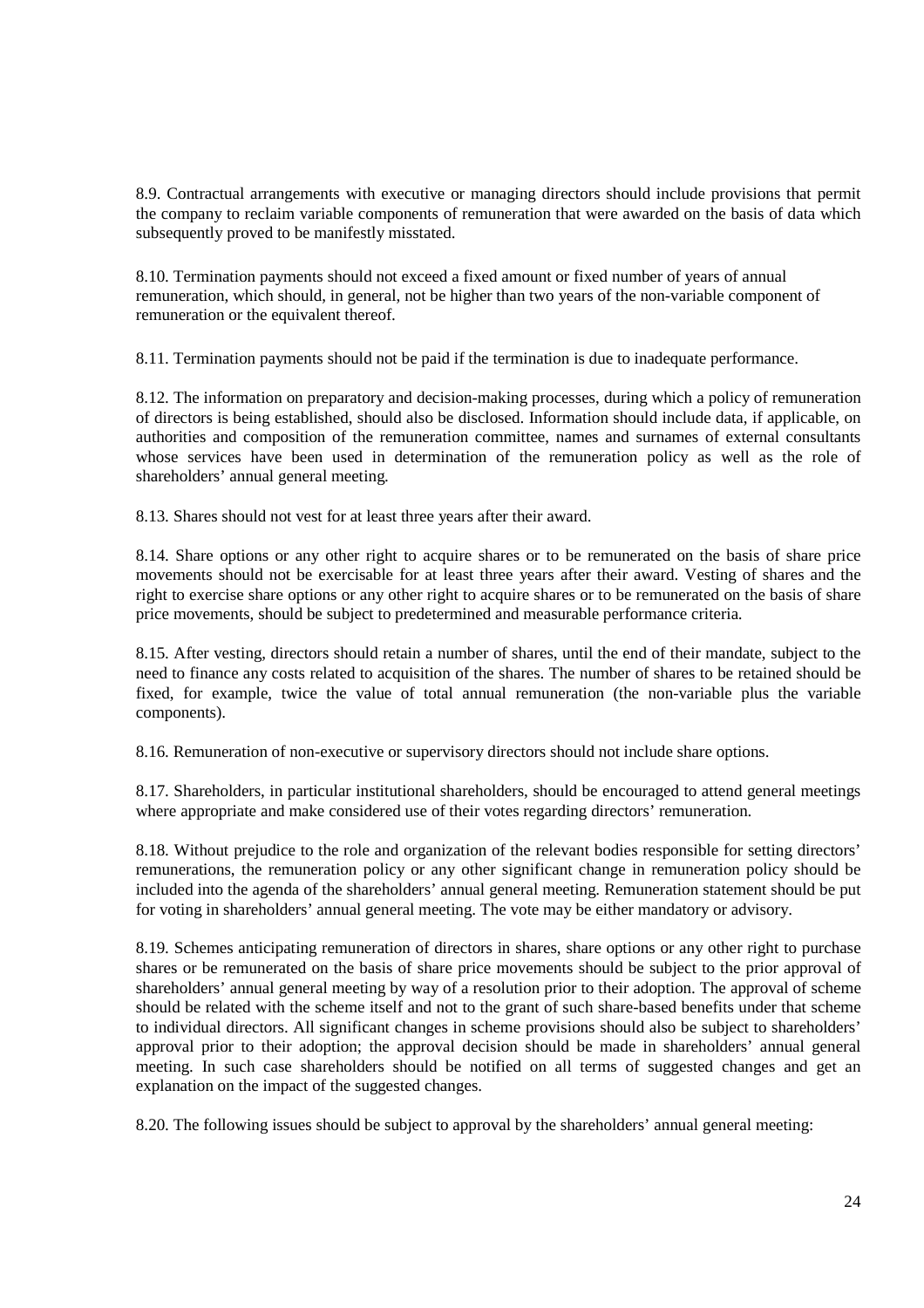- 1) Grant of share-based schemes, including share options, to directors;
- 2) Determination of maximum number of shares and main conditions of share granting;
- 3) The term within which options can be exercised;
- 4) The conditions for any subsequent change in the exercise of the options, if permissible by law;
- 5) All other long-term incentive schemes for which directors are eligible and which are not available to other employees of the company under similar terms.

Annual general meeting should also set the deadline within which the body responsible for remuneration of directors may award compensations listed in this article to individual directors.

8.21. Should national law or company's Articles of Association allow, any discounted option arrangement under which any rights are granted to subscribe to shares at a price lower than the market value of the share prevailing on the day of the price determination, or the average of the market values over a number of days preceding the date when the exercise price is determined, should also be subject to the shareholders' approval.

8.22. Provisions of Articles 8.19 and 8.20 should not be applicable to schemes allowing for participation under similar conditions to company's employees or employees of any subsidiary company whose employees are eligible to participate in the scheme and which has been approved in the shareholders' annual general meeting.

8.23. Prior to the annual general meeting that is intended to consider decision stipulated in Article 8.19, the shareholders must be provided an opportunity to familiarize with draft resolution and project-related notice (the documents should be posted on the company's website). The notice should contain the full text of the share-based remuneration schemes or a description of their key terms, as well as full names of the participants in the schemes. Notice should also specify the relationship of the schemes and the overall remuneration policy of the directors. Draft resolution must have a clear reference to the scheme itself or to the summary of its key terms. Shareholders must also be presented with information on how the company intends to provide for the shares required to meet its obligations under incentive schemes. It should be clearly stated whether the company intends to buy shares in the market, hold the shares in reserve or issue new ones. There should also be a summary on scheme-related expenses the company will suffer due to the anticipated application of the scheme. All information given in this article must be posted on the company's website.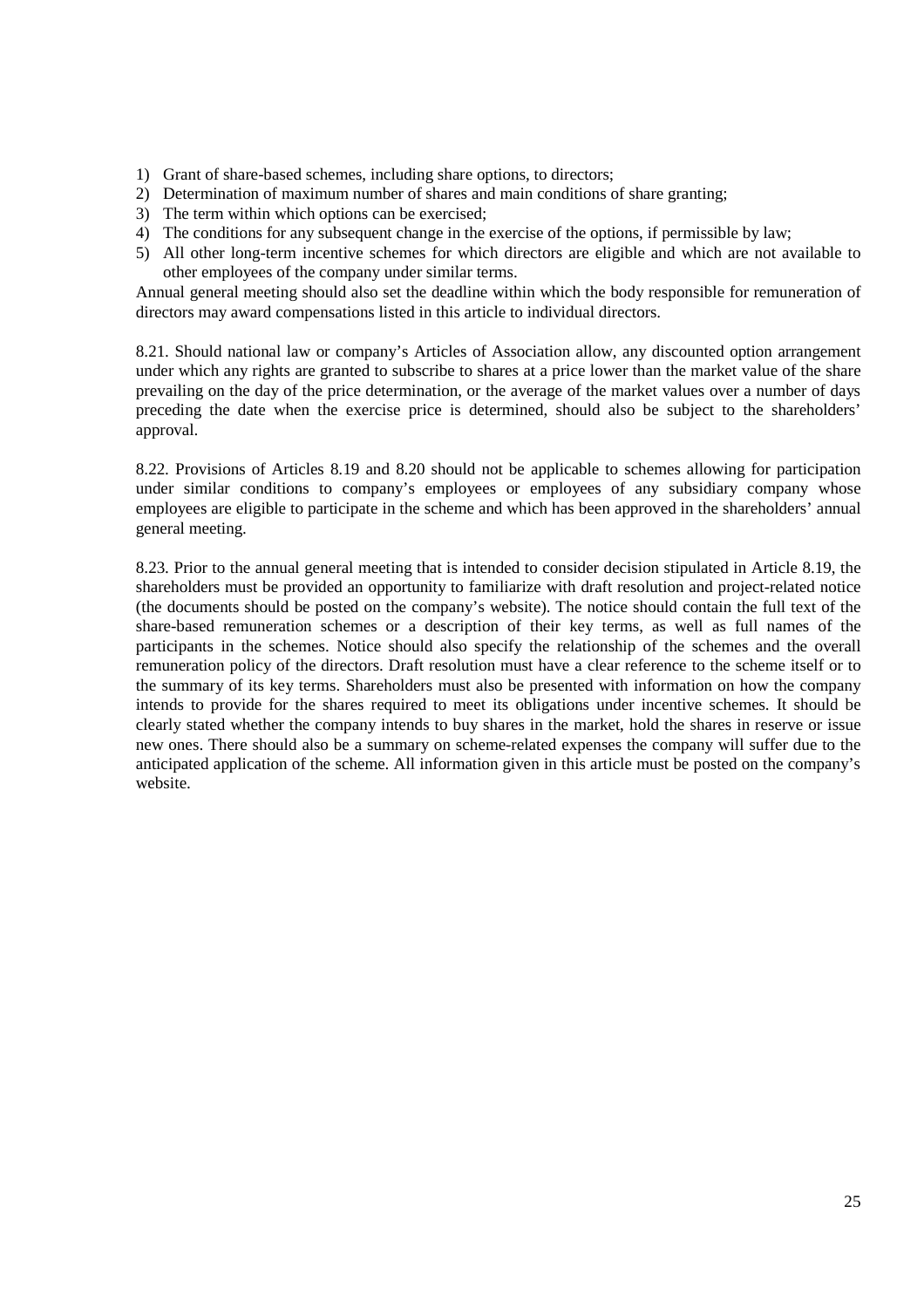# **Principle IX: The role of stakeholders in corporate governance**

**The corporate governance framework should recognize the rights of stakeholders as established by law and encourage active co-operation between companies and stakeholders in creating the company value, jobs and financial sustainability. For the purposes of this Principle, the concept "stakeholders" includes investors, employees, creditors, suppliers, clients, local community and other persons having certain interest in the company concerned.** 

9.1. The corporate governance framework should assure that the rights of stakeholders that are protected by law are respected.

9.2. The corporate governance framework should create conditions for the stakeholders to participate in corporate governance in the manner prescribed by law. Examples of mechanisms of stakeholder participation in corporate governance include: employee participation in adoption of certain key decisions for the company; consulting the employees on corporate governance and other important issues; employee participation in the company's share capital; creditor involvement in governance in the context of the company's insolvency, etc.

9.3. Where stakeholders participate in the corporate governance process, they should have access to relevant information.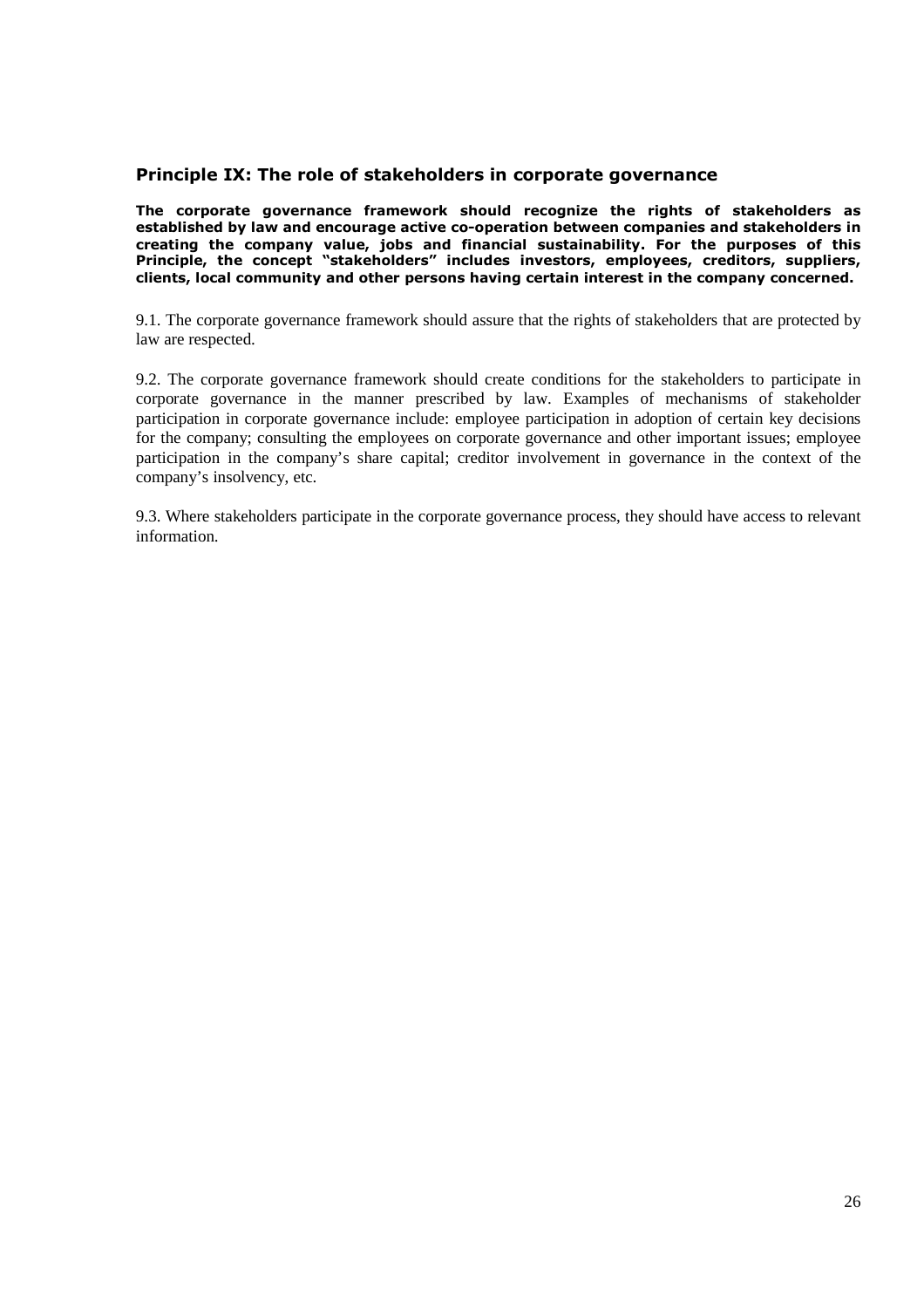# **Principle X: Information disclosure and transparency**

**The corporate governance framework should ensure that timely and accurate disclosure is made on all material information regarding the company, including the financial situation, performance and governance of the company.** 

10.1. The company should disclose information on:

- The financial and operating results of the company;
- Company objectives;
- Persons holding by the right of ownership or in control of a block of shares in the company;
- Members of the company's supervisory and management bodies, chief executive officer of the company and their remuneration;
- Material foreseeable risk factors;
- Transactions between the company and connected persons, as well as transactions concluded outside the course of the company's regular operations;
- Material issues regarding employees and other stakeholders;
- Governance structures and strategy.
- This list should be deemed as a minimum recommendation, while the companies are encouraged not to limit themselves to disclosure of the information specified in this list.

10.2. It is recommended to the company, which is the parent of other companies, that consolidated results of the whole group to which the company belongs should be disclosed when information specified in item 1 of Recommendation 10.1 is under disclosure.

10.3. It is recommended that information on the professional background, qualifications of the members of supervisory and management bodies, chief executive officer of the company should be disclosed as well as potential conflicts of interest that may have an effect on their decisions when information specified in item 4 of Recommendation 10.1 about the members of the company's supervisory and management bodies is under disclosure. It is also recommended that information about the amount of remuneration received from the company and other income should be disclosed with regard to members of the company's supervisory and management bodies and chief executive officer as per Principle VIII.

10.4. It is recommended that information about the links between the company and its stakeholders, including employees, creditors, suppliers, local community, as well as the company's policy with regard to human resources, employee participation schemes in the company's share capital, etc. should be disclosed when information specified in item 7 of Recommendation 10.1 is under disclosure.

10.5. Information should be disclosed in such a way that neither shareholders nor investors are discriminated with regard to the manner or scope of access to information. Information should be disclosed to all simultaneously. It is recommended that notices about material events should be announced before or after a trading session on NASDAQ OMX Vilnius, so that all the company's shareholders and investors should have equal access to the information and make informed investing decisions.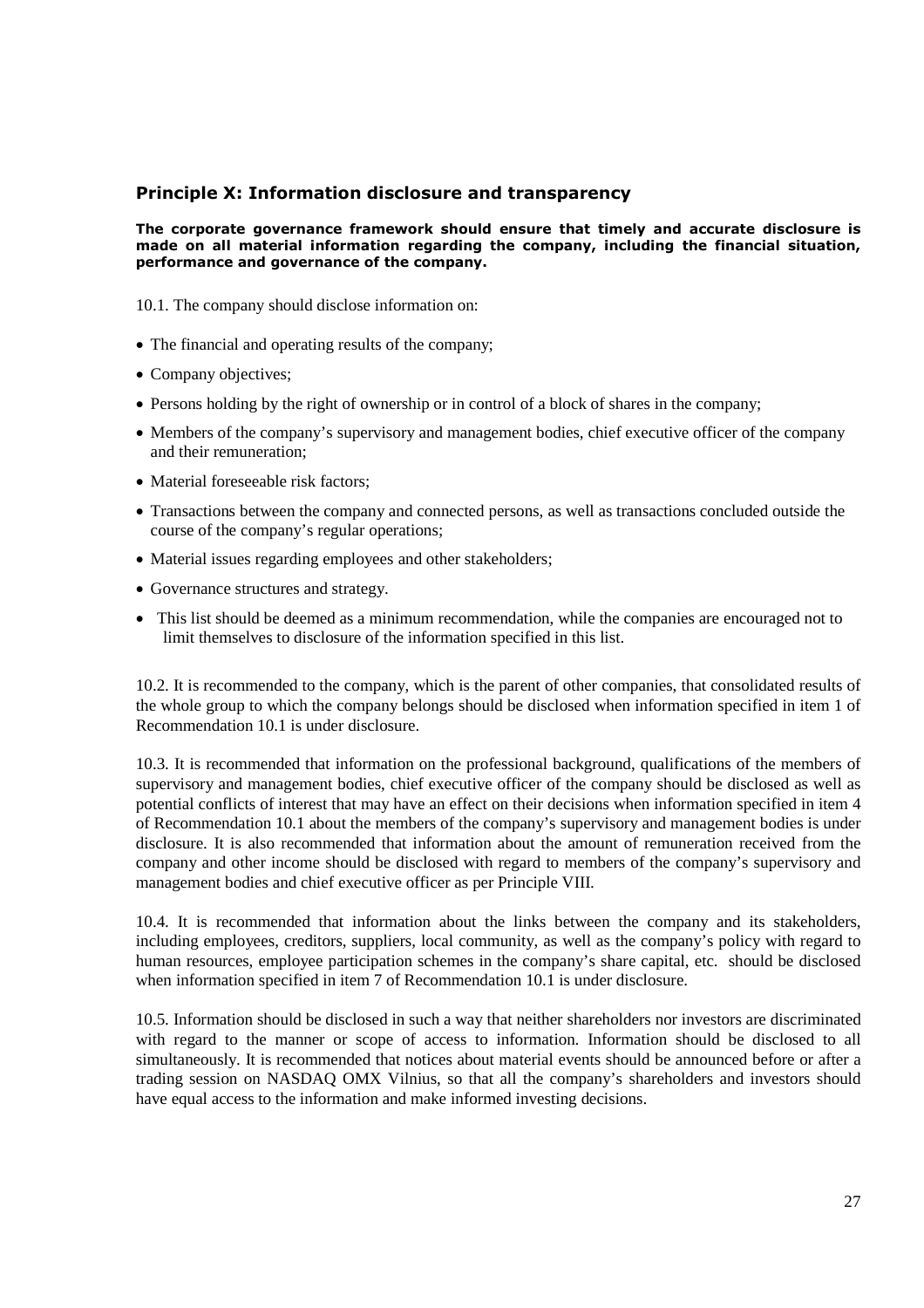10.6. Channels for disseminating information should provide for fair, timely and cost-efficient or in cases provided by the legal acts free of charge access to relevant information by users. It is recommended that information technologies should be employed for wider dissemination of information, for instance, by placing the information on the company's website. It is recommended that information should be published and placed on the company's website not only in Lithuanian, but also in English, and, whenever possible and necessary, in other languages as well.

10.7. It is recommended that the company's annual reports and other periodical accounts prepared by the company should be placed on the company's website. It is recommended that the company should announce information about material events and changes in the price of the company's shares on the Stock Exchange on the company's website too.